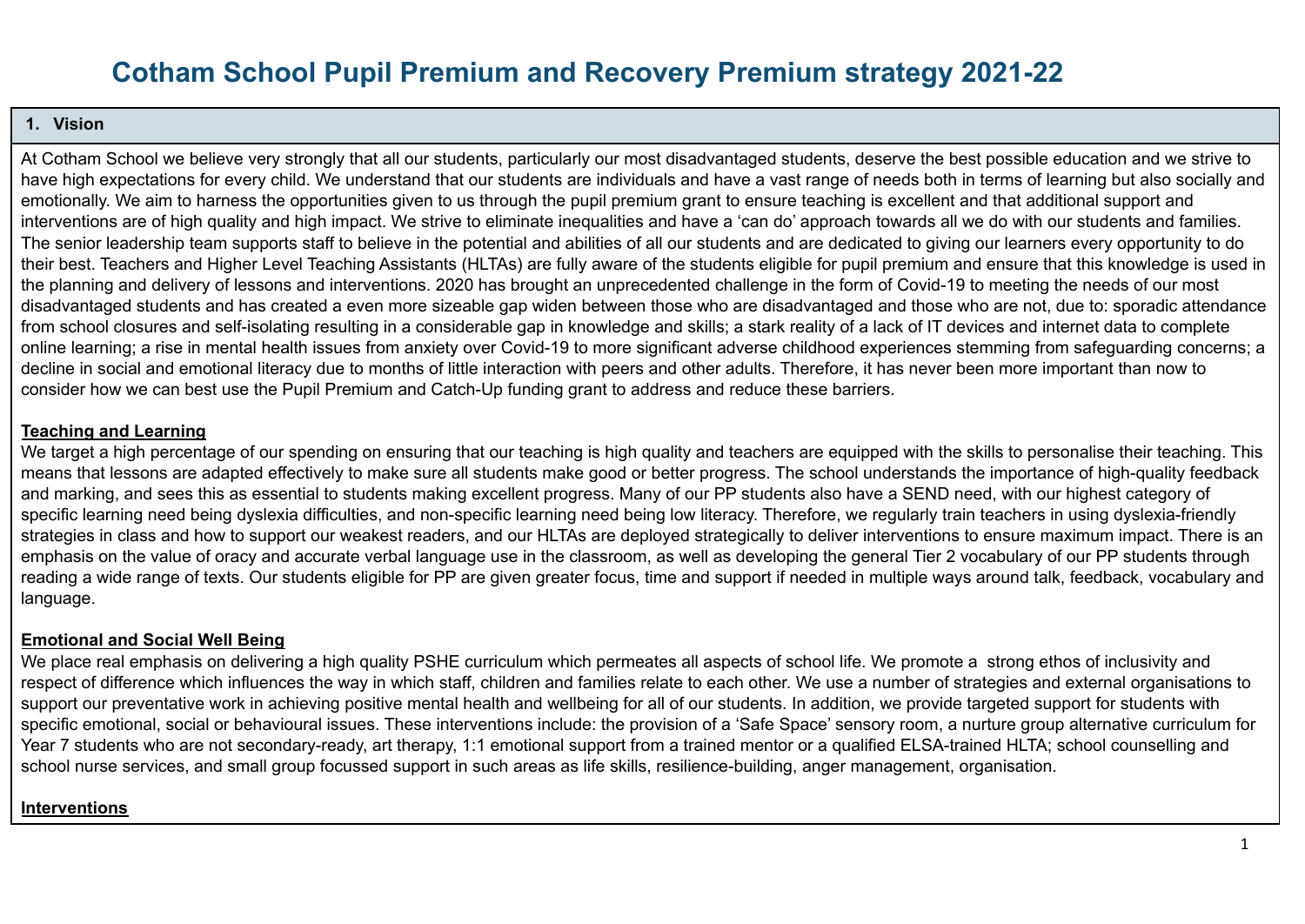We plan for a small number of researched informed interventions across the school. This is in addition to quality first teaching. Interventions are delivered by teachers or well-trained HLTAs and the impact of this work is measured by intervention through entry and exit criteria and baseline assessment, as well as across the board twice a year through a review of this strategy. Interventions include: Nessy for Spelling, Bedrock Vocabulary for Y7, Lexia, Y8 English booster classes, Y9 Skillsbuilder and Preparation for English GCSE classes, a range of EAL interventions. The biggest intervention is the creation of the Y7 nurture group - an alternative curriculum of intensive Literacy, Numeracy and Social Skills sessions for students who have arrived not secondary-ready e.g. with a reading age below 6.

#### **Curriculum and Enrichment**

Our curriculum provides experiential learning opportunities throughout the academic year and we are fundamentally committed to redressing the imbalance of social and cultural capital between some of our PP students and non-PP students. We aim to do this through ensuring that the academic curriculum prepares our students adequately for the social and cultural capital required in our society whilst still embracing and celebrating the diverse cultural and historical experiences of the communities that our students represent, so we are committed to starting our work on the Bristol One Curriculum and linking with the Bristol Education Partnership in 2019-20 to achieve this. We recognise, though, that developing social and cultural capital through the academic curriculum alone is not enough, so we invite visitors into school e.g. theatre groups, as well as organise trips to visit places that will allow our students the opportunity to develop social and cultural capital in experiences outside of school. These opportunities mean that whatever a student's own life experiences have been, there will be a shared context for learning for the class. In addition, we provide a wide range of enrichment clubs and organise a Y7 camp. PP students can be supported financially to enjoy these rich experiences. We are a school for outdoor learning and recognise the power of physical activity in raising children's self-esteem. We are continually increasing our music tuition and reaching out to our students eligible for pupil premium to engage in these opportunities.

#### **Family and Community**

We prioritise the opportunity for the parents/carers of our PP students to meet with their child's teachers at parents' evening. We invite parents/carers in regularly for information sessions about their child's learning, including regular parent forums for specific community groups where translation services are available. We communicate weekly with parents through a newsletter and also encourage parents/carers to make contact with their child's tutor, Learning Coordinator (Head of Year) or teacher via email or phone. The recruiting of our Somali Family Support Worker and our Safer Schools Officer have supported us in fostering stronger relationships with our parent community and also the local residential and business community. We are committed to using our links with the local community to provide in-school projects for our students, particularly in supporting them with their sense of identity and place in our world. For example, we have engaged the services of an organisation called TALO who work with our male and female students separately on BAME empowerment projects.

#### **Use of Research and Evidence**

Our school uses national and school-based evidence to inform much of the work we do. We make sure that we employ approaches with a track record of making a difference. We strive to monitor all we do in a systematic and robust manner and only continue with approaches and interventions that have a positive impact on our students. Key sources of research used by the school include the Sutton Trust and EEF (Education Endowment Foundation) as well as current highly respected researchers in this field, such as Marc Rowland, author of 'A Guide to the Pupil Premium' and 'Learning Without Labels.' Since January 2019 we have been involved in a project with an educational consultancy, Inclusion Expert, called the Gap Project. This is ongoing through 2019-20.

#### **Additional note**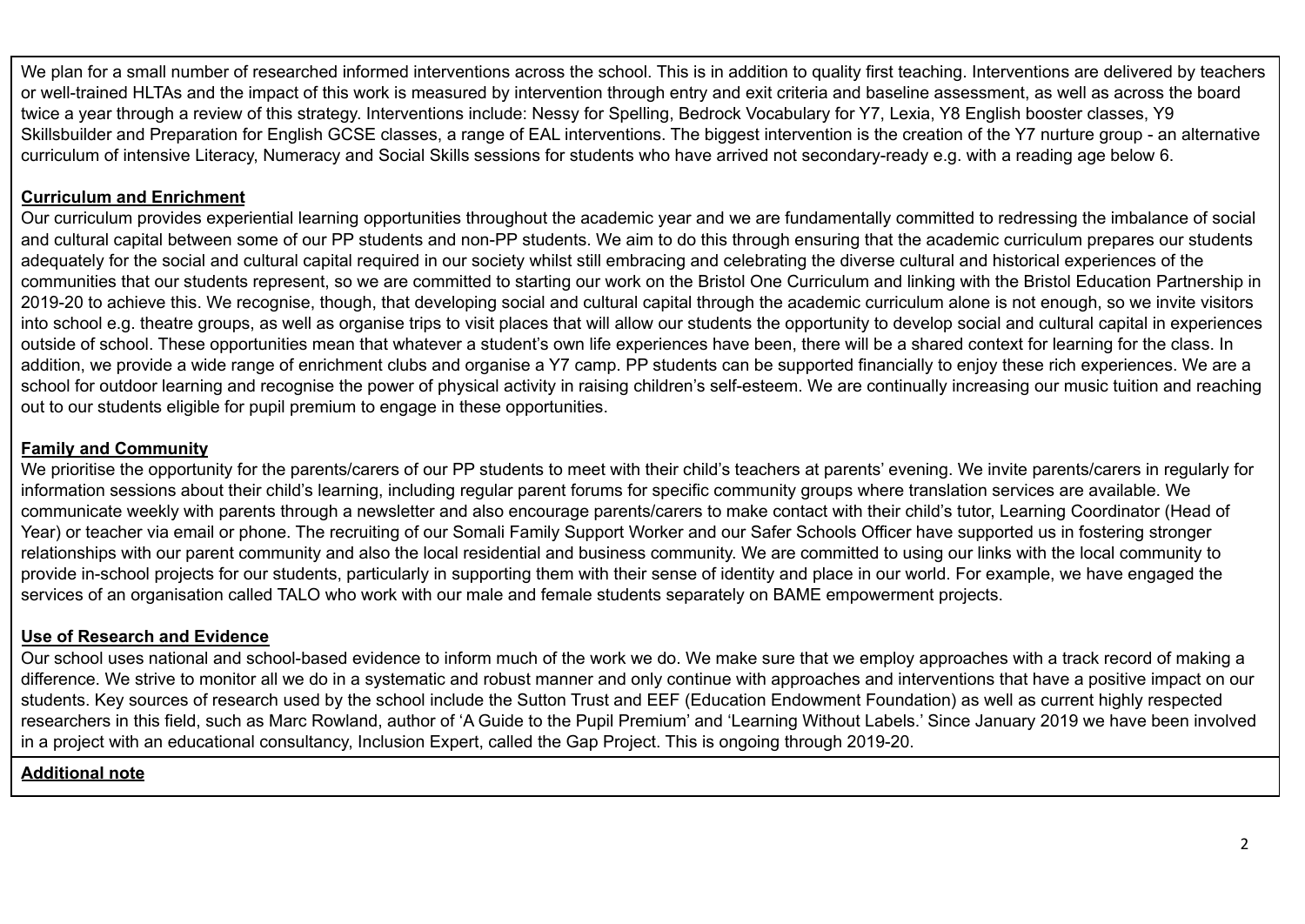This year we have received a recovery premium funding and school-led tutoring funding in place of Year 7 catch-up funding but in addition to Pupil Premium funding. The proposed spend for this is in a separate section at the end of this document and incorporates what we would have spent with the Year 7 catch-up funding in previous years:

| 2. Summary information                     |               |                                    |                      |                                                         |          |  |  |  |  |
|--------------------------------------------|---------------|------------------------------------|----------------------|---------------------------------------------------------|----------|--|--|--|--|
| <b>School</b>                              | Cotham School |                                    | <b>Academic Year</b> | 2021-22                                                 |          |  |  |  |  |
| <b>Total PP budget</b>                     | £399,120      | <b>Recovery premium funding</b>    | £111,403             | Nov 2021<br>Date of most recent review of this strategy |          |  |  |  |  |
| <b>Number of pupils</b><br>eligible for PP | 465           | <b>School-led tutoring funding</b> | £49,815              | Date for next internal review of this strategy          | May 2022 |  |  |  |  |
|                                            |               | Total number of pupils             | 1609                 |                                                         |          |  |  |  |  |

#### **3. PP attainment over the last three years**

|                                             | 2018/19     |                                                                                                                                |
|---------------------------------------------|-------------|--------------------------------------------------------------------------------------------------------------------------------|
| Attainment 8 per pupil (All students)       | $45.30(C+)$ |                                                                                                                                |
| Attainment 8 per pupil (Pupil Premium only) | 34.91       | Due to COVID-19, performance measures have not been<br>published for 2020 to 2021, and 2020 to 2021 results will not be        |
| Att 8 Gap                                   | $-10.39$    | used to hold schools to account. Given this, please point to any<br>other pupil evaluations undertaken during the 2020 to 2021 |
| Progress 8 (All students)                   | $-0.099$    | academic year, for example, standardised teacher administered                                                                  |
| Progress 8 (Pupil Premium only)             | $-0.310$    | tests or diagnostic assessments such as rubrics or scales.                                                                     |
| <b>Progress 8 Gap</b>                       | $-0.211$    |                                                                                                                                |
| Basic 4+ % (All students)                   | 59.3%       |                                                                                                                                |
| Basics 4+ % (Pupil Premium only)SN          | 32.4%       |                                                                                                                                |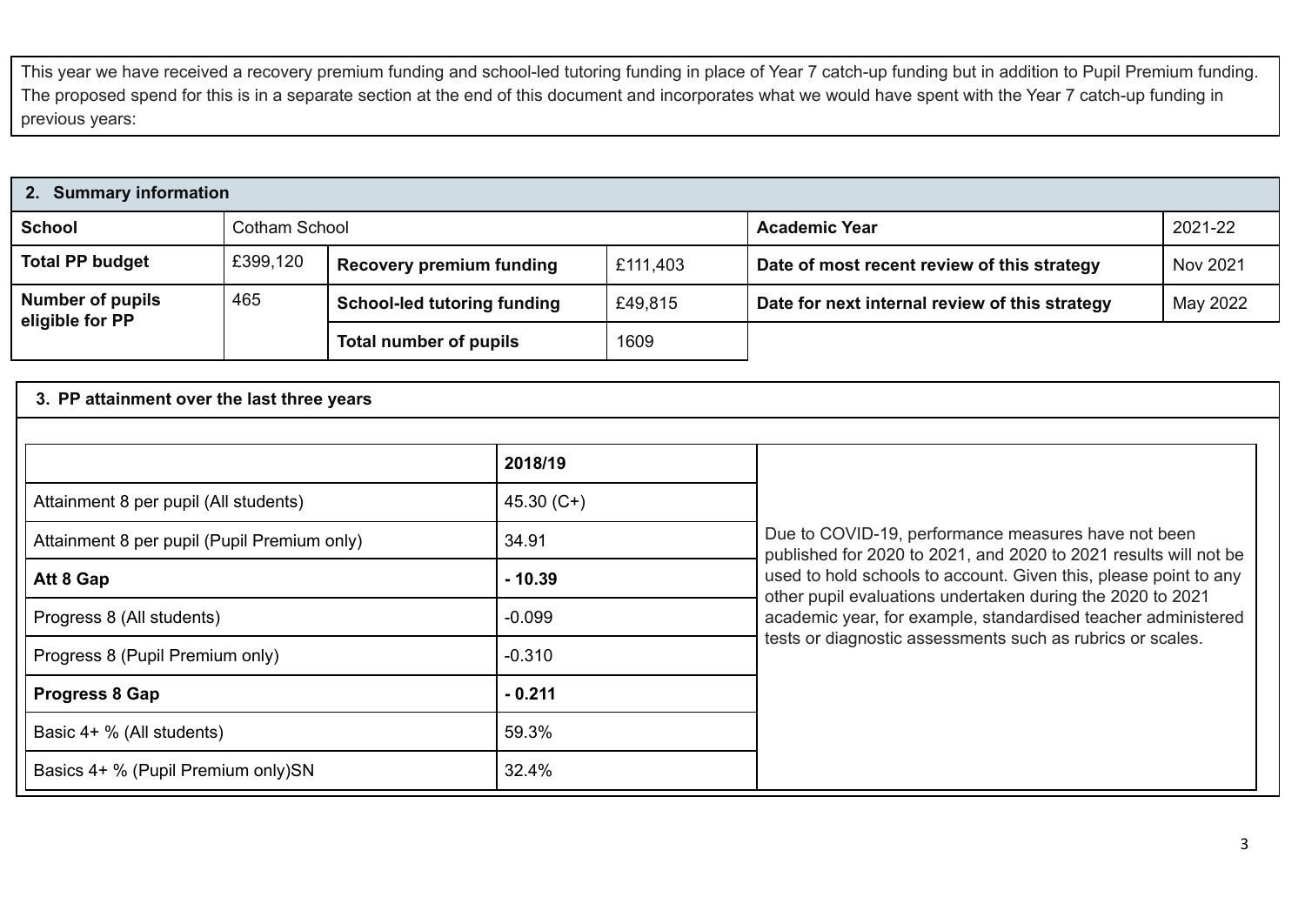|                                                                                                                                                                                                                                                                                                                                                                                                                                                                                                                                                                                                                                                                                               | $-26.9$<br>$-23.8$<br>$-14.6$<br>Basics 4+ % Gap                                                                                                                                   |         |         |                         |         |  |  |
|-----------------------------------------------------------------------------------------------------------------------------------------------------------------------------------------------------------------------------------------------------------------------------------------------------------------------------------------------------------------------------------------------------------------------------------------------------------------------------------------------------------------------------------------------------------------------------------------------------------------------------------------------------------------------------------------------|------------------------------------------------------------------------------------------------------------------------------------------------------------------------------------|---------|---------|-------------------------|---------|--|--|
|                                                                                                                                                                                                                                                                                                                                                                                                                                                                                                                                                                                                                                                                                               | Basic 5+ % (All students)                                                                                                                                                          | 40.3%   | 53.3    |                         | 60.3    |  |  |
|                                                                                                                                                                                                                                                                                                                                                                                                                                                                                                                                                                                                                                                                                               | Basics 5+ % (Pupil Premium only)                                                                                                                                                   | 19.1%   | 33.3    |                         | 46.3    |  |  |
|                                                                                                                                                                                                                                                                                                                                                                                                                                                                                                                                                                                                                                                                                               | Basics 5+ % Gap                                                                                                                                                                    | $-21.2$ | $-20.0$ |                         | $-14.0$ |  |  |
|                                                                                                                                                                                                                                                                                                                                                                                                                                                                                                                                                                                                                                                                                               |                                                                                                                                                                                    |         |         |                         |         |  |  |
|                                                                                                                                                                                                                                                                                                                                                                                                                                                                                                                                                                                                                                                                                               | 4. Barriers to future attainment (for pupils eligible for PP and/or Catch-Up funding)                                                                                              |         |         |                         |         |  |  |
|                                                                                                                                                                                                                                                                                                                                                                                                                                                                                                                                                                                                                                                                                               | Academic barriers (issues to be addressed in school, such as poor literacy skills)                                                                                                 |         |         |                         |         |  |  |
| А.                                                                                                                                                                                                                                                                                                                                                                                                                                                                                                                                                                                                                                                                                            | Substantially more students with low reading ages (RA below 9) and poor general literacy skills, exacerbated by a sporadic final year of primary schooling due<br>to Covid-19      |         |         |                         |         |  |  |
| В.                                                                                                                                                                                                                                                                                                                                                                                                                                                                                                                                                                                                                                                                                            | Significantly higher levels and number of students with social, emotional and mental health (SEMH) needs, exacerbated by the ongoing national health crisis<br>and school closures |         |         |                         |         |  |  |
| C.                                                                                                                                                                                                                                                                                                                                                                                                                                                                                                                                                                                                                                                                                            | Sharp increase in PP students with SEND issues, especially moderate learning difficulties                                                                                          |         |         |                         |         |  |  |
|                                                                                                                                                                                                                                                                                                                                                                                                                                                                                                                                                                                                                                                                                               | Additional barriers (including issues which also require action outside school, such as low attendance rates)                                                                      |         |         |                         |         |  |  |
| Е.                                                                                                                                                                                                                                                                                                                                                                                                                                                                                                                                                                                                                                                                                            | Sporadic attendance due to Covid-19 rules or students unable to access school at all due to medical vulnerability                                                                  |         |         |                         |         |  |  |
| F                                                                                                                                                                                                                                                                                                                                                                                                                                                                                                                                                                                                                                                                                             | Significant deficit in access to IT devices and internet to enable all students to access online learning                                                                          |         |         |                         |         |  |  |
| G.                                                                                                                                                                                                                                                                                                                                                                                                                                                                                                                                                                                                                                                                                            | Lack of access to adequate food, clean uniform supply, support with homework, heating, clothing and other basic needs                                                              |         |         |                         |         |  |  |
| Η.                                                                                                                                                                                                                                                                                                                                                                                                                                                                                                                                                                                                                                                                                            | A significant gap in social and cultural capital compared to their non-PP peers                                                                                                    |         |         |                         |         |  |  |
|                                                                                                                                                                                                                                                                                                                                                                                                                                                                                                                                                                                                                                                                                               | 5. Intended outcomes (specific outcomes and how they will be measured)                                                                                                             |         |         | <b>Success criteria</b> |         |  |  |
| To improve reading ages and progress in English, particularly for boys.<br>Α.<br>Students reading ages meet age-related expectations.<br>To be measured through: repeat NFER testing for most year groups; entry and exit criteria for<br>There is a sustained narrowing of the gap between PP<br>Literacy-based and EAL interventions; progress seen between data drops by English teachers;<br>and All students in attainment and progress in English.<br>analysis of data arising from the additional Y7 Literacy lessons e.g. Bedrock Vocabulary; evaluation<br>of the school's Literacy Action Plan held by the Literacy Coordinator and supported by the EAL<br>Coordinator and SENDCo. |                                                                                                                                                                                    |         |         |                         |         |  |  |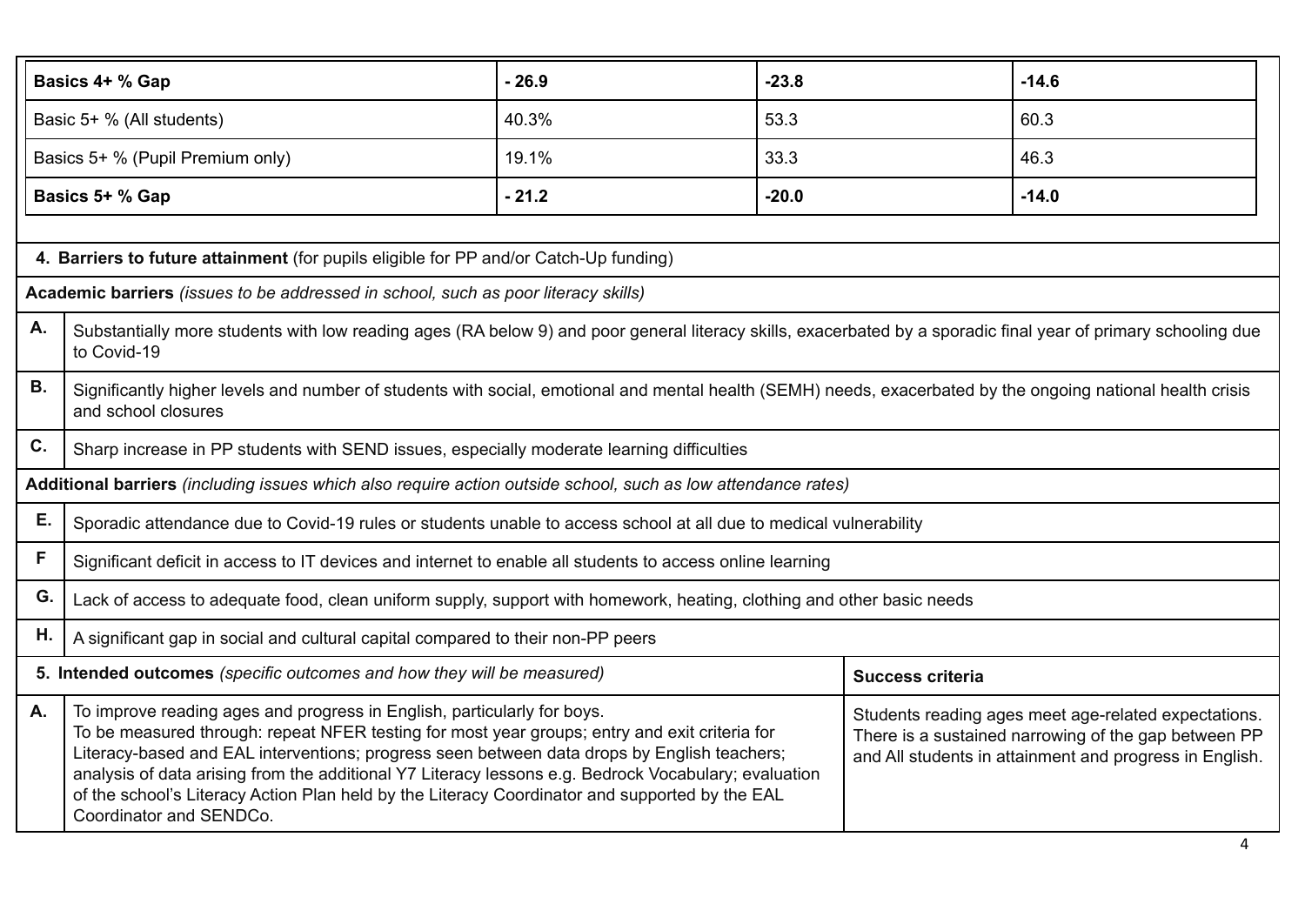| <b>B.</b> | To increase the provision of support for students with SEMH needs, encompassing a wide range of<br>strategies.<br>To be measured through: baseline entry and exit criteria for all pastoral provision; regular review of<br>mentoring and counselling provision; evaluation of the specific work of the ELSA-qualified HLTA and<br>Designated Mental Health Lead, in particular; external review of overall SEND and Inclusion<br>provision; evaluation of the mental health actions embedded within the school's overall Safeguarding<br>Action Plan.                                                                                                                                                                                                                                                                                             | All students are regularly taught preventative strategies<br>to achieve positive mental health, develop resilience in<br>the face of adversity and are able to articulate coping<br>strategies that they can use.<br>Students with high-level SEMH needs are able to<br>access and enjoy a broad and balanced education. |
|-----------|----------------------------------------------------------------------------------------------------------------------------------------------------------------------------------------------------------------------------------------------------------------------------------------------------------------------------------------------------------------------------------------------------------------------------------------------------------------------------------------------------------------------------------------------------------------------------------------------------------------------------------------------------------------------------------------------------------------------------------------------------------------------------------------------------------------------------------------------------|--------------------------------------------------------------------------------------------------------------------------------------------------------------------------------------------------------------------------------------------------------------------------------------------------------------------------|
| C.        | To provide increased specialist intensive support to students with moderate learning difficulties who<br>are not 'secondary-ready' by creating an alternative curriculum at KS3 (with greater emphasis in Y7)<br>to allow them to catch-up to their peers.<br>To be measured through: baseline entry and exit criteria for all academic interventions; regular<br>quality assurance of the delivery of all academic interventions; evaluation of the holistic experience<br>of the Y7 nurture group students; progress seen between data drops in English and Maths in<br>particular; evaluation of the specific work of the ELSA-qualified HLTA.<br>To provide a longer-term alternative curriculum for some key older students with moderate learning<br>difficulties who are highly unlikely to complete the full suite of GCSE qualifications. | Students who are not quite 'secondary-ready' are able<br>to transition back into full-time mainstream lessons with<br>success and make progress similar to that of their<br>peers i.e. to meet age-related expectations.                                                                                                 |
| D.        | To improve the overall attendance of all students but particularly PP and SEND students.<br>To be measured through the school's attendance data for both on-site and online/remote learning.                                                                                                                                                                                                                                                                                                                                                                                                                                                                                                                                                                                                                                                       | All students who are unable to access school at all are<br>able to transition back into full-time education in the<br>most appropriate setting for them.<br>Persistent absence is reduced.                                                                                                                               |
| Ε.        | To provide a basic level of food, uniform/clothing, access to key equipment and resources where<br>students and their families are financially or otherwise unable to do so.<br>To be measured through: case studies of the impact of providing these resources to some students.                                                                                                                                                                                                                                                                                                                                                                                                                                                                                                                                                                  | All students have their basic needs met so that they<br>are able to make the best of their learning opportunities                                                                                                                                                                                                        |
| F.        | To provide increased enrichment and enhancement opportunities for students from disadvantaged<br>backgrounds to develop wider social and cultural capital.<br>To be measured by: regular review of PP students' access to enrichment opportunities; evaluation of<br>the school's work in achieving the Gatsby Benchmarks; regular student feedback on the<br>enhancement and enrichment opportunities provided to them.                                                                                                                                                                                                                                                                                                                                                                                                                           | Students from disadvantaged backgrounds have the<br>tools, skills and wider experiences that adequately<br>prepares them for access to higher education and their<br>working life as an adult.                                                                                                                           |
| G.        | To close the curriculum gaps that have developed for all students due to school closures for<br>Covid-19 over the last year.                                                                                                                                                                                                                                                                                                                                                                                                                                                                                                                                                                                                                                                                                                                       | Students with significant gaps in their curriculum<br>knowledge and understanding demonstrate a<br>narrowing of these gaps                                                                                                                                                                                               |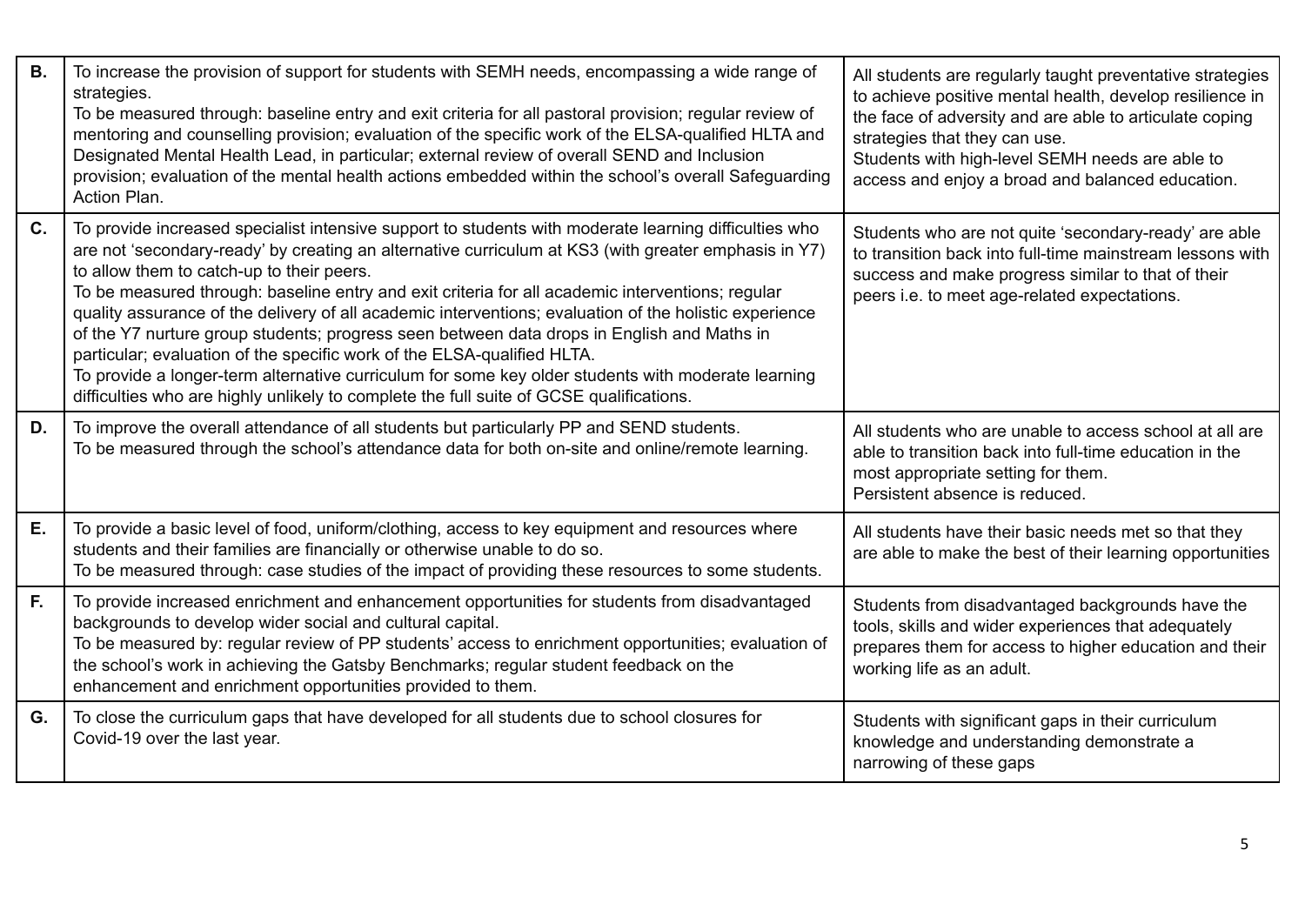**H.** To provide increased wellbeing, social and emotional support arising as a consequence of extended school closures due to Covid-19 All students are able to successfully transition back to full-time on-site schooling

| 6. Planned expenditure                                                                   |                                                                                                                                                                                                                                                                                            |                                                                                                                                                                                                                                                                                                                                         |                                                                                                                                                                              |                      |      |                                                                   |  |  |  |
|------------------------------------------------------------------------------------------|--------------------------------------------------------------------------------------------------------------------------------------------------------------------------------------------------------------------------------------------------------------------------------------------|-----------------------------------------------------------------------------------------------------------------------------------------------------------------------------------------------------------------------------------------------------------------------------------------------------------------------------------------|------------------------------------------------------------------------------------------------------------------------------------------------------------------------------|----------------------|------|-------------------------------------------------------------------|--|--|--|
| <b>Academic</b>                                                                          |                                                                                                                                                                                                                                                                                            |                                                                                                                                                                                                                                                                                                                                         |                                                                                                                                                                              |                      |      |                                                                   |  |  |  |
| i. Quality first teaching for all                                                        |                                                                                                                                                                                                                                                                                            |                                                                                                                                                                                                                                                                                                                                         |                                                                                                                                                                              |                      |      |                                                                   |  |  |  |
| <b>Action</b>                                                                            | Intended outcome                                                                                                                                                                                                                                                                           | What is the evidence and<br>rationale for this choice?                                                                                                                                                                                                                                                                                  | How will we ensure it is<br>implemented well?                                                                                                                                | <b>Staff</b><br>lead | Cost | When will we<br>review?                                           |  |  |  |
| Revise the school's<br>overall Teaching,<br>Learning and<br>Assessment (TLA)<br>strategy | All students are provided with<br>consistently good teaching.                                                                                                                                                                                                                              | The gap in student<br>outcomes over time<br>between PP students and<br>all students. The analysis<br>of quality assurance from<br>the last two years.<br><b>Educational research</b><br>proves that disadvantaged<br>students make significantly<br>more progress than their<br>peers when provided with<br>consistently good teaching. | Robust quality assurance: learning<br>walks every 3 weeks; work<br>checks; regular student voice.                                                                            | AT                   | £0   | Mid-<br>strategy: May<br>2022<br>End of<br>strategy: Sept<br>2022 |  |  |  |
| Review the quality of the<br>KS3 curriculum                                              | Disadvantaged students are<br>provided with a broad<br>curriculum that adequately<br>prepares them for external<br>qualifications at KS4 and KS5<br>but also, crucially, gives them<br>the social and cultural capital,<br>as well as confidence in their<br>own identities, to succeed in | The gap in student<br>outcomes over time<br>between PP students and<br>all students.<br>The analysis of quality<br>assurance from the last<br>two years.                                                                                                                                                                                | An audit of the current KS3<br>curriculum.<br>Standardising the principles of<br>curriculum design across subjects.<br>Quality assurance of revised KS3<br>curriculum plans. | <b>DL</b>            | £0   | Mid-<br>strategy: May<br>2022<br>End of<br>strategy: Sept<br>2022 |  |  |  |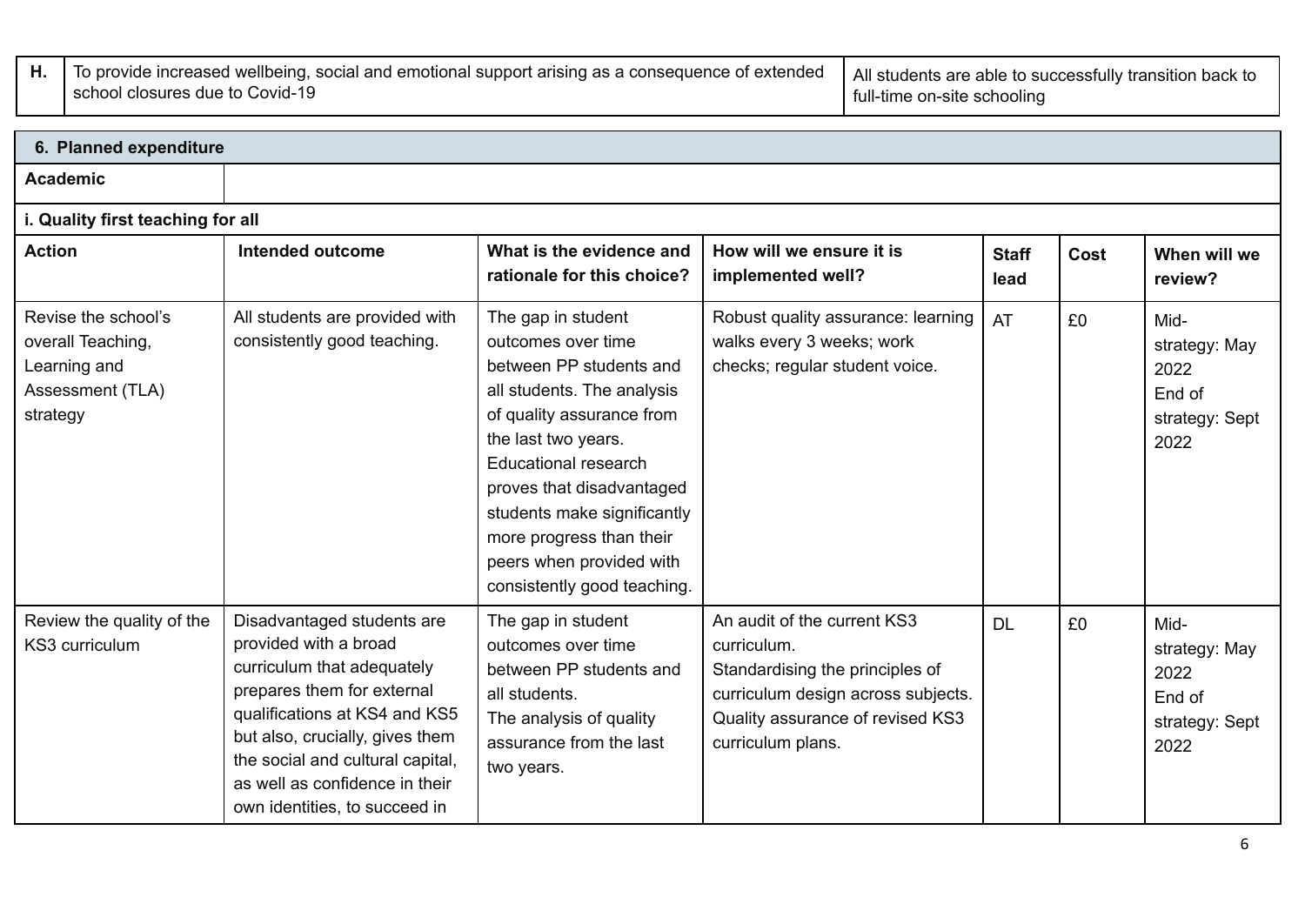|                                                                                                                                                                                      | the world.                                                                                                                                                                         |                                                                                                                                                                                                                              |                                                                                                                                           |                        |         |                                                                   |
|--------------------------------------------------------------------------------------------------------------------------------------------------------------------------------------|------------------------------------------------------------------------------------------------------------------------------------------------------------------------------------|------------------------------------------------------------------------------------------------------------------------------------------------------------------------------------------------------------------------------|-------------------------------------------------------------------------------------------------------------------------------------------|------------------------|---------|-------------------------------------------------------------------|
| Increase<br>subject-specialist<br>examiners in all faculties                                                                                                                         | All students are taught by<br>teachers who know exactly<br>how to prepare them to<br>succeed in their qualifications.                                                              | The gap in student<br>outcomes over time<br>between PP students and<br>all students.                                                                                                                                         | Providing in-school time for<br>teachers to train and mark as<br>examiners; quality assurance of<br><b>TLA</b>                            | <b>JBU</b>             | £0      | End of<br>strategy: Sept<br>2022                                  |
| Lead the whole-school<br>strategy on improving<br>literacy and oracy                                                                                                                 | Ensure that there is the<br>capacity and skill to<br>strategically diagnose,<br>implement and evaluate<br>actions that will drive<br>improvement in literacy across<br>the school. | A significant increase in<br>students with low or very<br>low reading ages, and low<br>literacy in general.<br>Research evidence of the<br>impact of improving oracy<br>on overall literacy and<br>outcomes in all subjects. | Evaluation of the school's Literacy<br>Action Plan.<br>Analysis of data and quality<br>assurance of English and Literacy<br>interventions | <b>JOX</b>             | £12,690 | End of<br>strategy: Sept<br>2022                                  |
| Resource and provide an<br>additional Year 7<br>Literacy lesson for all<br>students                                                                                                  | Using diagnostic analysis of<br>KS2, CATs and other baseline<br>testing, Year 7 students<br>receive double-staffed lessons<br>that extend their Tier 2<br>vocabulary,              | A significant increase in<br>the number of Y7 students<br>arriving with low or very<br>low reading ages                                                                                                                      | Evaluation of the school's Literacy<br>Action Plan.<br>Analysis of data and quality<br>assurance of English and Literacy<br>interventions | <b>JOX</b>             | £12,690 | Mid-<br>strategy: May<br>2022<br>End of<br>strategy: Sept<br>2022 |
| Subsidise compulsory<br>curriculum trips,<br>extra-curricular clubs,<br>revision materials,<br>equipment, and<br>resources for PP<br>students who are in most<br>financial hardship. | To remove these simple<br>barriers for the most<br>disadvantaged students to<br>experience a broad and<br>balanced curriculum.                                                     | Students should not be<br>culturally or academically<br>disadvantaged as a result<br>of poorer financial<br>circumstances at home.                                                                                           | Uptake of PP students for<br>curriculum trips and<br>extra-curricular clubs. Analysis of<br>outcomes data for PP students.                | <b>DL</b><br><b>CR</b> | £8000   | End of<br>strategy: Sept<br>2022                                  |
| ii. Targeted support                                                                                                                                                                 |                                                                                                                                                                                    |                                                                                                                                                                                                                              |                                                                                                                                           |                        |         |                                                                   |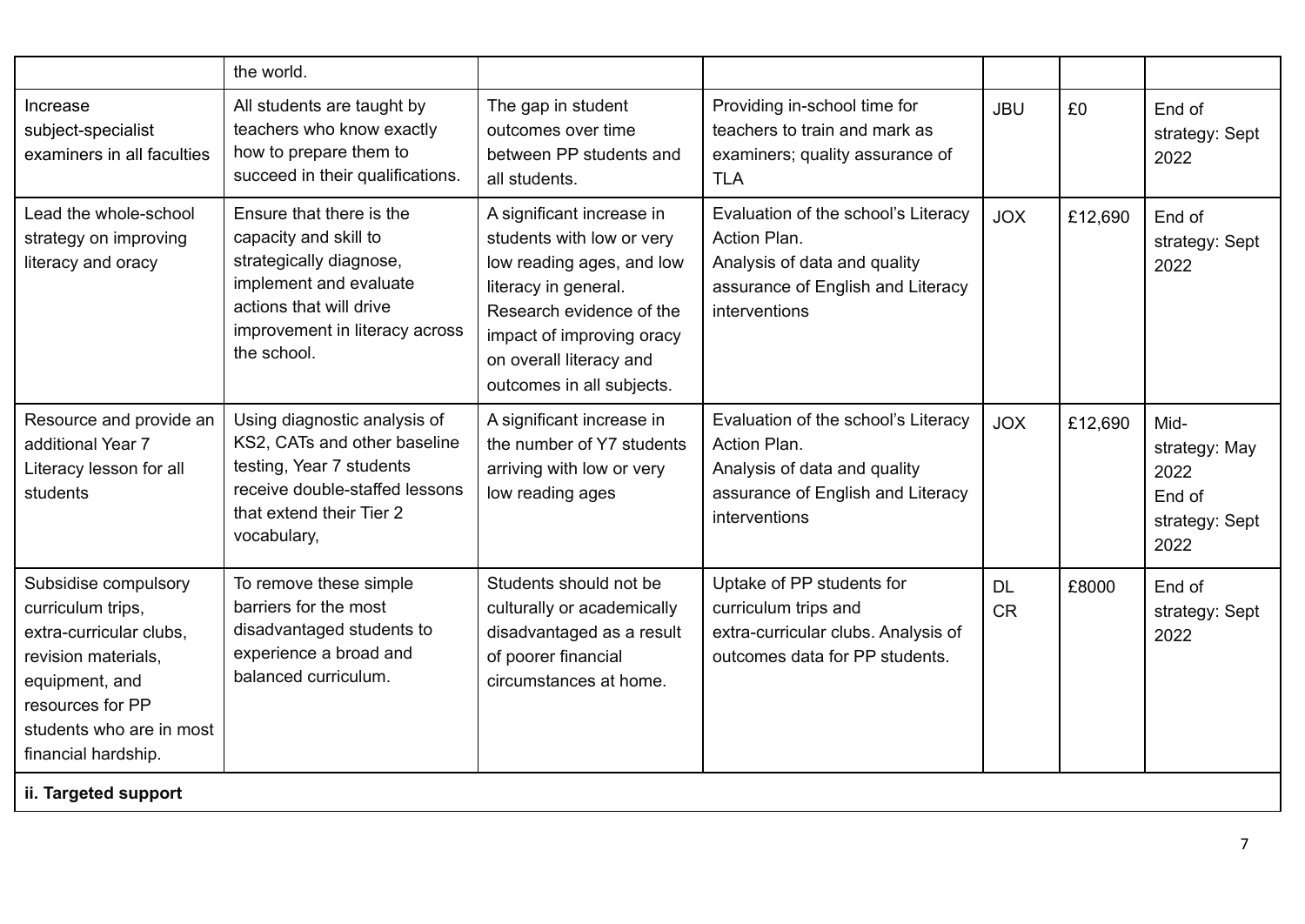| <b>Action</b>                                                          | <b>Intended outcome</b>                                                                                                                                                                                                | What is the evidence and<br>rationale for this choice?                                                                                                                                                                            | How will we ensure it is<br>implemented well?                                                                                             | <b>Staff</b><br>lead             | Cost                          | When will we<br>review?                                           |
|------------------------------------------------------------------------|------------------------------------------------------------------------------------------------------------------------------------------------------------------------------------------------------------------------|-----------------------------------------------------------------------------------------------------------------------------------------------------------------------------------------------------------------------------------|-------------------------------------------------------------------------------------------------------------------------------------------|----------------------------------|-------------------------------|-------------------------------------------------------------------|
| Create the provisions for<br>the KS3 alternative<br>curriculum         | Students who are not<br>secondary-ready are able to<br>make as much progress as<br>their peers.                                                                                                                        | A significant increase in<br>students arriving at<br>secondary school who are<br>working well below<br>expected levels e.g. at<br>Year 3 levels or below.                                                                         | Quality assurance of provision<br>delivery. Analysis of progress data<br>in interventions, English and<br>Maths.                          | <b>JMC</b><br>\$MM<br><b>JOX</b> | £0<br>£7,874<br>£12,690       | Mid-<br>strategy: May<br>2022<br>End of<br>strategy: Sept<br>2022 |
| Create an additional 0.6<br>Behaviour Manager who<br>is ELSA-qualified | Students with high levels of<br>social, emotional and mental<br>health (SEMH) needs are<br>supported to develop their<br>emotional literacy to help them<br>build resilience and improve<br>their social interactions. | The ELSA programme is<br>an evidence-based<br>intervention considered<br>very successful by the DfE<br>and other agencies. There<br>is a significant increase in<br>students with high level<br>SEMH needs arriving in<br>Year 7. | Student voice feedback<br>Analysis of attendance, behaviour<br>and Safeguarding data for these<br>students.                               | \$HG                             | £20,416<br>£1,000             | Mid-<br>strategy: May<br>2022<br>End of<br>strategy: Sept<br>2022 |
| Provide mentoring to<br>students most in need                          | Students with medium-high<br>levels of social, emotional and<br>mental health (SEMH) needs<br>are supported to improve their<br>wellbeing, build resilience and<br>improve their social<br>interactions.               | Safeguarding data<br>indicates a rise in<br>medium-high level mental<br>health and wellbeing<br>concerns of students.                                                                                                             | Entry and exit assessment.<br>Student voice feedback<br>Analysis of attendance, behaviour<br>and Safeguarding data for these<br>students. | \$ES<br>\$HWM<br>\$MK            | £34,392<br>£34,392<br>£32,573 | End of<br>strategy: Sept<br>2022                                  |
| Provide counselling to<br>students most in need                        | Students with high levels of<br>social, emotional and mental<br>health (SEMH) needs are<br>supported to improve their<br>mental health and wellbeing.                                                                  | Safeguarding data<br>indicates a rise in<br>high-level mental health<br>concerns of students.                                                                                                                                     | Entry and exit assessment.<br>Analysis of attendance, behaviour<br>and Safeguarding data for these<br>students.                           | \$AC                             | £27,574                       | End of<br>strategy: Sept<br>2022                                  |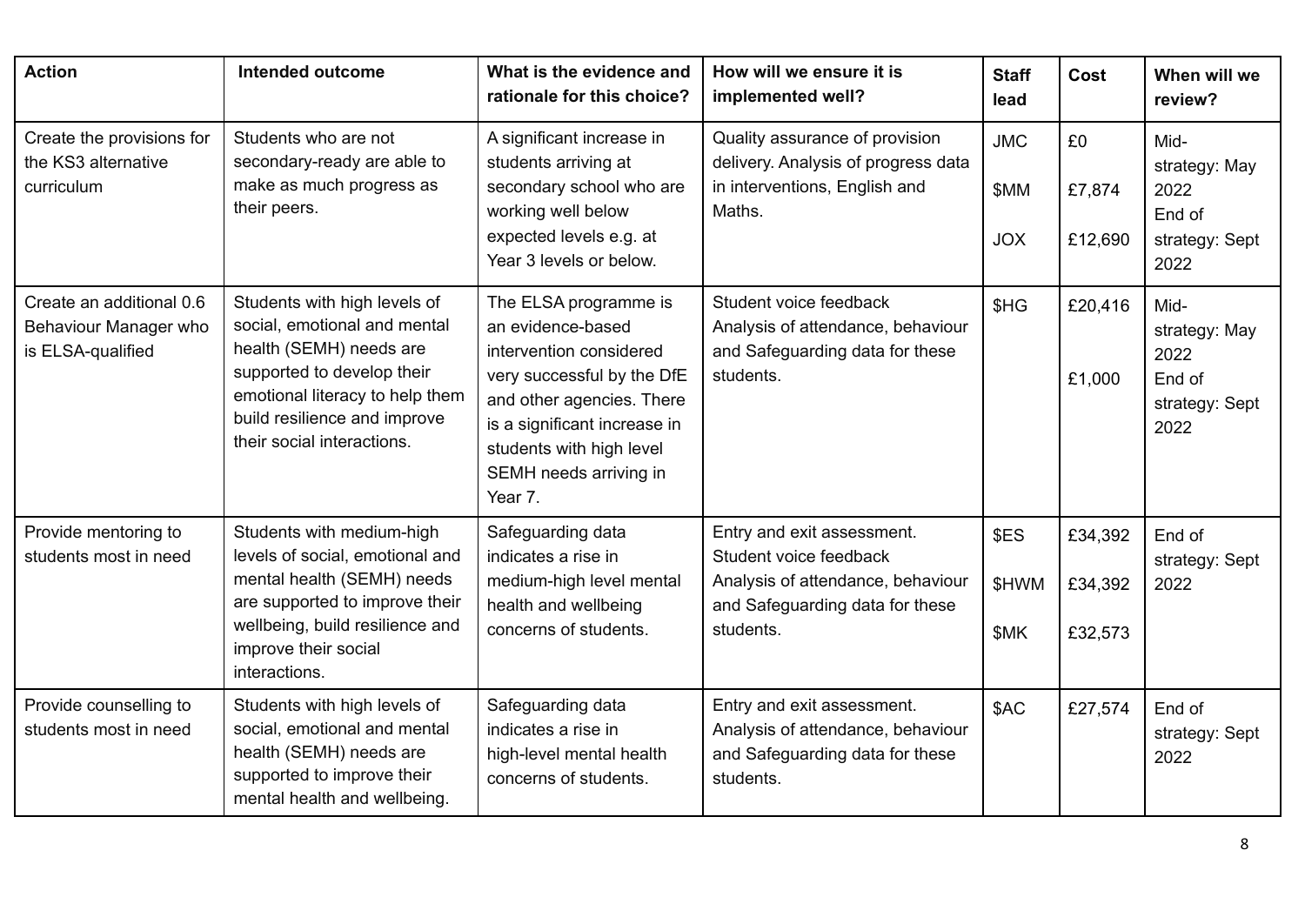| Resource and provide a<br>range of SEND<br>interventions inc.<br>identifying and<br>supporting students<br>requiring exam access<br>arrangements | Students with specific learning<br>difficulties, such as dyslexia,<br>dyscalculia and others, are<br>supported to develop<br>strategies to overcome these<br>difficulties.                           | Prior KS2 attainment data<br>Progress data for each<br>year group<br>Baseline NGRT, CATs,<br><b>English and Maths testing</b><br>upon entry to the school,<br><b>Prodigy Learning</b> | Analysis of interventions data and<br>progress in English and Maths;<br>quality assurance of intervention<br>delivery; appraisal of individual<br>staff. | <b>JMC</b><br>\$MM<br>\$KBK<br><b>JOX</b><br>Licen-<br>ces | £0<br>£15,748<br>£10,673<br>£12,690<br>£6,600 | Mid-<br>strategy: May<br>2022<br>End of<br>strategy: Sept<br>2022 |
|--------------------------------------------------------------------------------------------------------------------------------------------------|------------------------------------------------------------------------------------------------------------------------------------------------------------------------------------------------------|---------------------------------------------------------------------------------------------------------------------------------------------------------------------------------------|----------------------------------------------------------------------------------------------------------------------------------------------------------|------------------------------------------------------------|-----------------------------------------------|-------------------------------------------------------------------|
| Resource and provide a<br>range of Literacy<br>interventions                                                                                     | Students who are working<br>below age related<br>expectations in English, so are<br>struggling with reading, writing<br>and/or spelling and grammar,<br>are supported to catch up to<br>their peers. | Prior KS2 attainment data.<br>Progress data for each<br>year group. Data from<br>intervention programmes.<br>Baseline NGRT, CATs and<br>English testing upon entry<br>to the school   | Analysis of interventions data and<br>progress in English; quality<br>assurance of intervention delivery;<br>appraisal of individual staff.              | <b>JOX</b><br>\$KBK<br>\$KS<br>\$EK                        | £12,690<br>£10,673<br>£8,876<br>£12,843       | Mid-<br>strategy: May<br>2022<br>End of<br>strategy: Sept<br>2022 |
| Resource and provide a<br>range of Numeracy<br>interventions                                                                                     | Students who are working<br>below age related<br>expectations in Maths are<br>supported to catch up with<br>their peers                                                                              | Prior KS2 attainment data<br>Progress data for each<br>year group. CATs testing in<br><b>Y7</b><br><b>Baseline Maths testing</b><br>upon entry to the school.                         | Analysis of interventions data and<br>progress in Maths; quality<br>assurance of intervention delivery;<br>appraisal of individual staff.                | <b>SKC</b><br>\$SN                                         | £19,468<br>£23,636                            | Mid-<br>strategy: May<br>2022<br>End of<br>strategy: Sept<br>2022 |
| Resource and provide a<br>range of EAL<br>interventions, inc.<br>identifying students able<br>to gain a qualification in<br>their home language  | Students at all EAL levels<br>make as much progress as<br>their peers.                                                                                                                               | Prior KS2 attainment data<br>and progress data for each<br>year group. Baseline<br>NGRT, CATs and English<br>testing upon entry to the                                                | Analysis of interventions data and<br>progress in English; quality<br>assurance of intervention delivery;<br>appraisal of individual staff.              | <b>JOX</b><br>\$EK<br>\$AR                                 | £2,872<br>£12,843<br>£20,304                  | Mid-<br>strategy: May<br>2022                                     |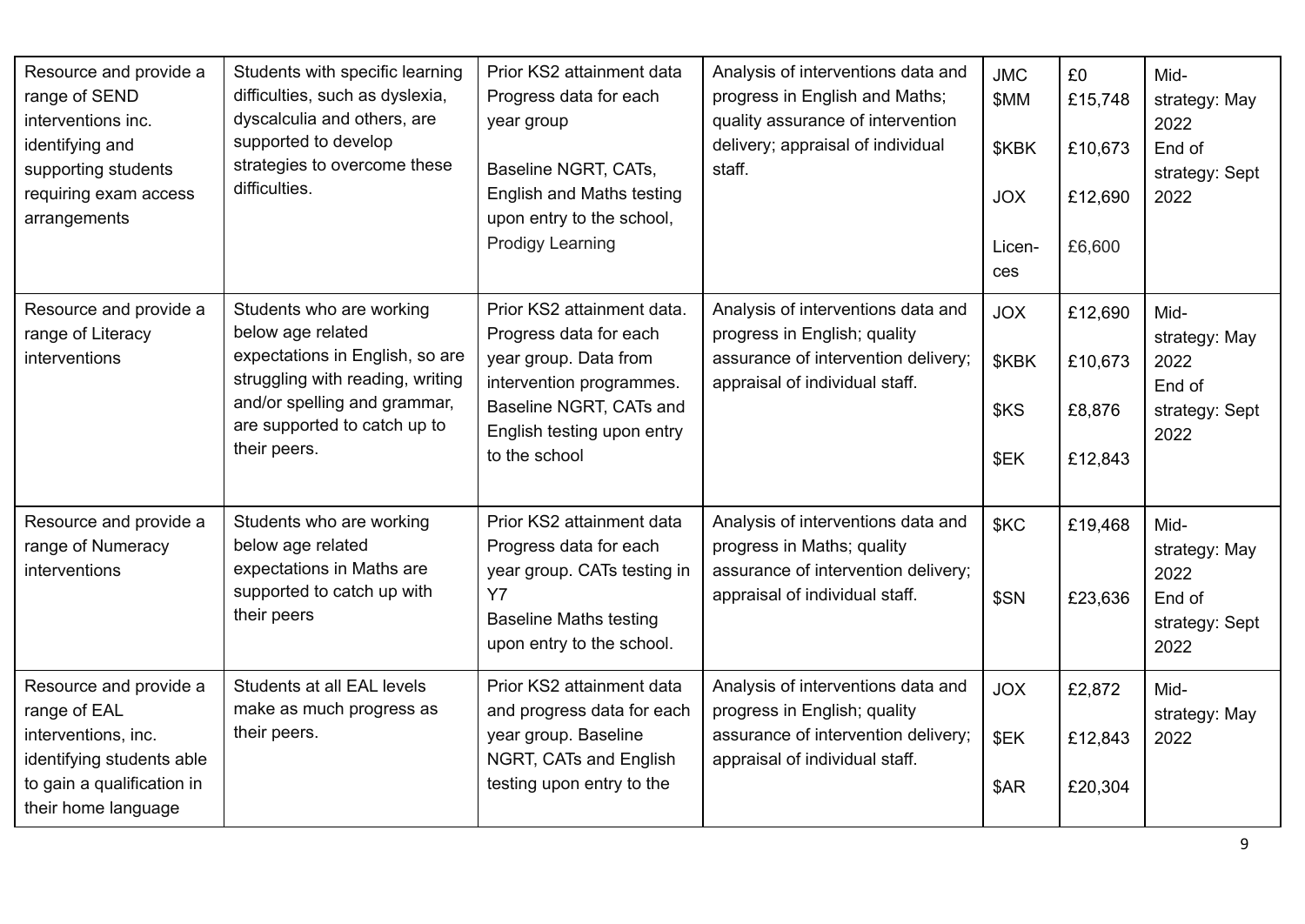|                                                                                                                                           |                                                                                                                                                                                                                                                                | school. Arrival of students<br>new to the country.                                                                                                                                                                             |                                                                                                                                                                                                      |                           |         | End of<br>strategy: Sept<br>2022                                  |
|-------------------------------------------------------------------------------------------------------------------------------------------|----------------------------------------------------------------------------------------------------------------------------------------------------------------------------------------------------------------------------------------------------------------|--------------------------------------------------------------------------------------------------------------------------------------------------------------------------------------------------------------------------------|------------------------------------------------------------------------------------------------------------------------------------------------------------------------------------------------------|---------------------------|---------|-------------------------------------------------------------------|
| Implement attendance-<br>specific mentoring                                                                                               | Students with poor attendance<br>are supported to improve their<br>attendance to school                                                                                                                                                                        | Attendance data<br>demonstrates a need for<br>targeted intervention for<br>individuals and small<br>groups of students                                                                                                         | Analysis of overall attendance<br>data including persistent absence<br>rates and broken weeks                                                                                                        | \$TR                      | £4,295  | Mid-<br>strategy: May<br>2022<br>End of<br>strategy: Sept<br>2022 |
| Enable access to off-site<br><b>Alternative Provision</b><br>(ALP) for targeted PP<br>students and tutoring for<br>Children in Care (CiC) | Students who are at severe<br>risk of permanent exclusion<br>and/or are no longer able to<br>manage full-time mainstream<br>education are supported with<br>part or full access to<br><b>Alternative Educational</b><br>Provision. CiC receive 1:1<br>tutoring | To ensure that students<br>who are unable to access<br>full-time mainstream<br>education are provided<br>with an appropriate<br>alternative education<br>provision. CiC are able to<br>make as much progress as<br>their peers | Quality assurance of the provision<br>at the ALP placement. Improved<br>attendance, behaviour,<br>safeguarding and engagement of<br>some of the most vulnerable<br>students.                         | <b>DL</b><br>\$JB<br>\$MM | £3000   | End of<br>strategy: Sept<br>2022                                  |
| iii. Other approaches                                                                                                                     |                                                                                                                                                                                                                                                                |                                                                                                                                                                                                                                |                                                                                                                                                                                                      |                           |         |                                                                   |
| <b>Action</b>                                                                                                                             | <b>Intended outcome</b>                                                                                                                                                                                                                                        | What is the evidence and<br>rationale for this choice?                                                                                                                                                                         | How will we ensure it is<br>implemented well?                                                                                                                                                        | <b>Staff</b><br>lead      | Cost    | When will we<br>review?                                           |
| Maintain the role of a<br><b>Designated Mental</b><br><b>Health Lead</b>                                                                  | Increase preventative work<br>with all students in developing<br>their positive mental health<br>and wellbeing, as well as<br>supporting the most vulnerable<br>students with mental health<br>issues                                                          | Increasing numbers of<br>students presenting with a<br>wide range of mental<br>health issues.                                                                                                                                  | Quality assurance of the mental<br>health provision across the school.<br>Achieving the Bristol Mental<br>Health and Wellbeing Award.<br>Analysis of attendance, behaviour<br>and safeguarding data. | \$JB                      | £17,605 | Mid-<br>strategy: May<br>2022<br>End of<br>strategy: Sept<br>2022 |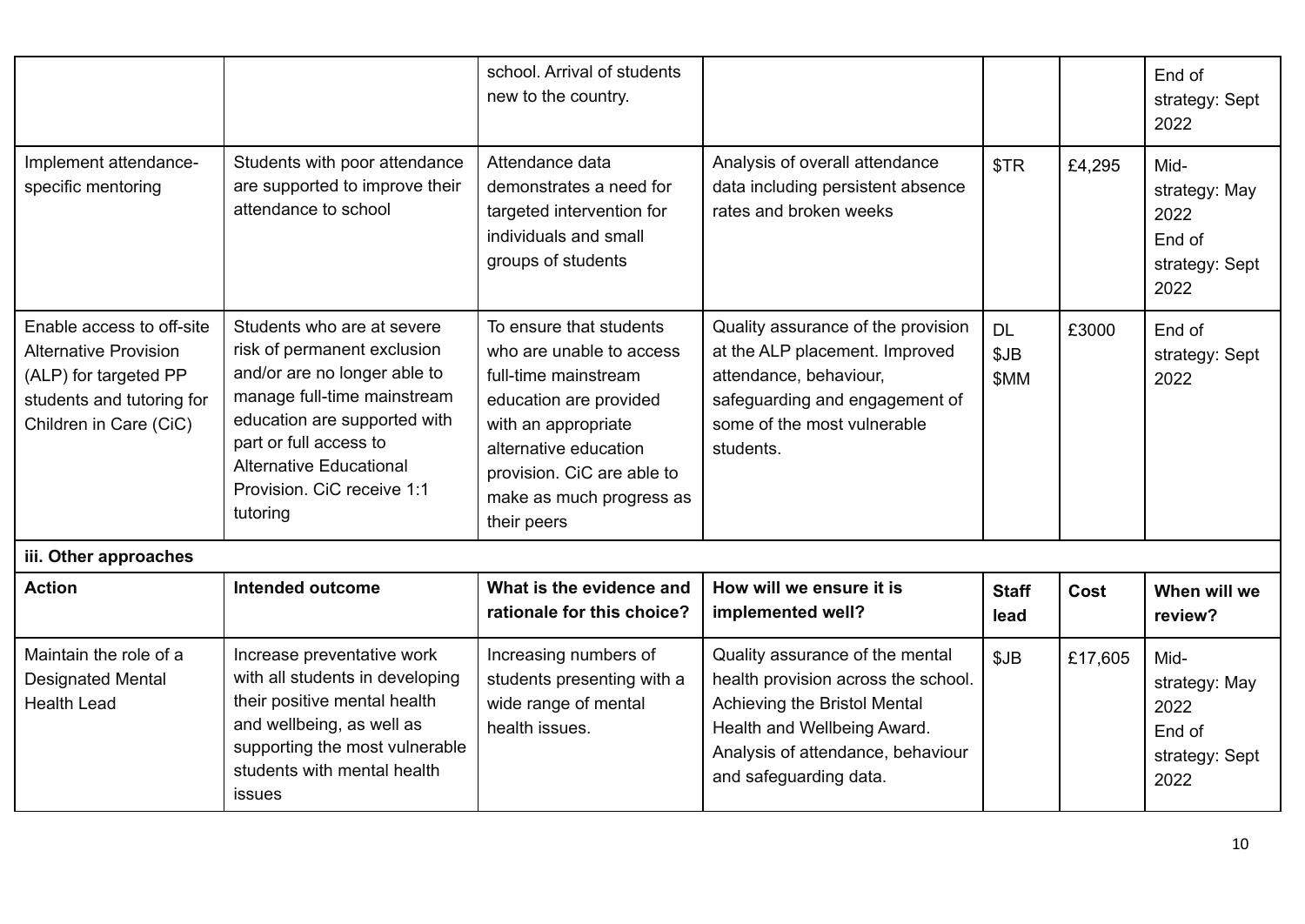| Provide the skills and<br>capacity of the Inclusion<br>managers | Act as the frontline team for<br>Safeguarding and Child<br><b>Protection concerns</b>                             | A dedicated Core<br>Safeguarding team is<br>needed to ensure that<br>there is always coverage to<br>respond rapidly to<br>Safeguarding concerns<br>that arise                                             | Annual statutory Safeguarding<br>audit and the school's<br>Safeguarding Action Plan.<br>Analysis of safeguarding,<br>attendance and behaviour data.<br>Ongoing, up-to-date training. | \$LC<br>\$HN | £35,293<br>£35,293 | End of<br>strategy: Sept<br>2022 |
|-----------------------------------------------------------------|-------------------------------------------------------------------------------------------------------------------|-----------------------------------------------------------------------------------------------------------------------------------------------------------------------------------------------------------|--------------------------------------------------------------------------------------------------------------------------------------------------------------------------------------|--------------|--------------------|----------------------------------|
| Provide a 0.6 Somali<br><b>Family Support Worker</b>            | Improve parental and<br>community engagement with<br>our Somali students                                          | The second largest<br>demographic by ethnicity in<br>the school is our Somali<br>students. Language and a<br>lack of understanding of<br>the British education<br>system can be a significant<br>barrier. | Parent feedback on the range of<br>activities and support provided by<br>the school and the Somali Family<br>Support Worker.                                                         | \$SHI        | £18,514            | End of<br>strategy: Sept<br>2022 |
| Create a Senior Learning<br>Coordinator                         | Support and lead the team of<br>Learning Coordinators                                                             | Additional pastoral<br>capacity is needed more<br>than ever with the rising<br>number of students with<br>SEMH needs, many of<br>whom are PP students                                                     | Standardised, effective practices<br>are seen across Years 7 to 11<br>quality assured through line<br>management                                                                     | \$PP         | £13,010            | End of<br>strategy: Sept<br>2022 |
| Create a second Deputy<br>SENDCo role                           | Jointly leading the SEND<br>team's work and practices to<br>ensure that the needs of all<br>SEND students are met | The SENDCo has taken up<br>an Assistant Headteacher<br>role and there is a need for<br>additional capacity with the<br>increasing numbers of<br>students with SEND                                        | Quality assurance of the work of<br>the SEND team, including student<br>and parent voice.                                                                                            | \$SB         | £33,931            | End of<br>strategy: Sept<br>2022 |
| Implement the 'Safe<br>Space' provision                         | Provide a sensory and<br>therapeutic space for students                                                           | As a school with highly<br>inclusive values, we wish                                                                                                                                                      | Quality assurance of the<br>therapeutic interventions provided                                                                                                                       | \$MM<br>\$SB | £3,937<br>£3,770   | Mid-                             |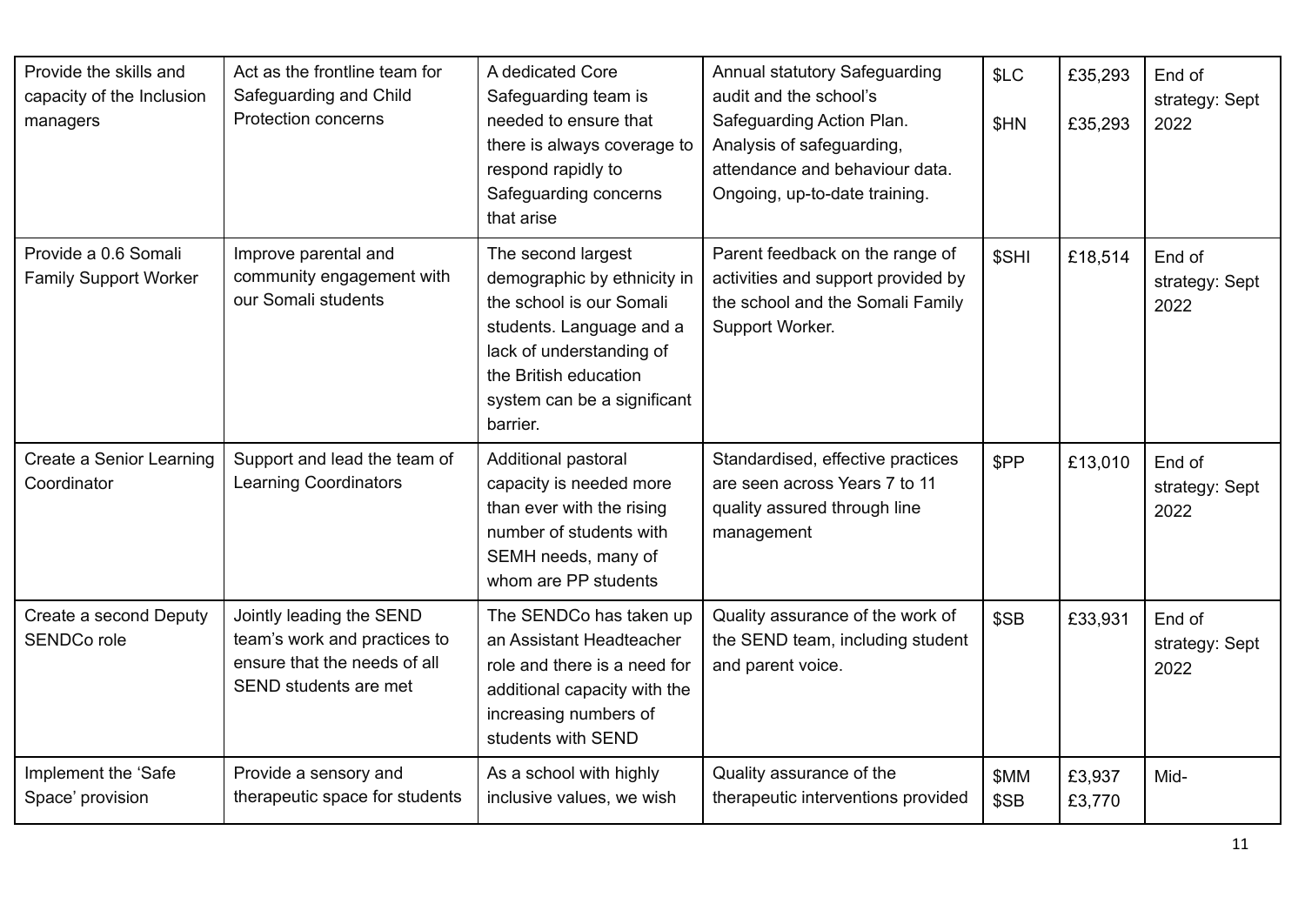|                                                                                                                                     | with high levels of SEMH to<br>access when needed                                                                                                                       | to do our very best to<br>enable all students to<br>access a mainstream<br>education.                                                                                                                                       | in the Safe Space. Analysis of<br>safeguarding, behaviour and<br>attendance data                                                                                                                                   |                           |        | strategy: May<br>2022<br>End of<br>strategy: Sept<br>2022 |
|-------------------------------------------------------------------------------------------------------------------------------------|-------------------------------------------------------------------------------------------------------------------------------------------------------------------------|-----------------------------------------------------------------------------------------------------------------------------------------------------------------------------------------------------------------------------|--------------------------------------------------------------------------------------------------------------------------------------------------------------------------------------------------------------------|---------------------------|--------|-----------------------------------------------------------|
| Lead whole-school<br>strategy to raise the<br>aspirations and<br>engagement of BAME<br>PP students through a<br>BAME working group. | Improved attainment for BAME<br>PP students. Improved uptake<br>of extra-curricular activities by<br><b>BAME</b> students.                                              | Student voice suggests the<br>need to deepen the sense<br>of belonging for BAME<br>students who live beyond<br>the local community.<br><b>BAME PP students</b><br>underperform compared to<br>their peers.                  | Accountability in measuring the<br>impact of the BAME working<br>group's action plan.<br>Student voice showing a positive<br>recognition by students of the<br>work being done in this area.                       | <b>SMK</b>                | £8,143 | End of<br>strategy: Sept<br>2022                          |
| Implement the tutor<br>reading programme                                                                                            | Close the gap between<br>students with low and very low<br>reading ages and their peers.<br>Improve the cultural capital of<br>disadvantaged students in<br>particular. | KS2 data shows an<br>increase in Y7 students<br>arriving with reading ages<br>well below age related<br>levels. National evidence<br>shows that PP students<br>are more likely to have<br>many gaps in cultural<br>capital. | Quality assurance of the tutor<br>reading programme. An<br>improvement in reading ages for<br>students with low reading ages.<br>Improved progress seen in<br>English and other highly<br>literacy-based subjects. | <b>JMC</b>                | £0     | End of<br>strategy: Sept<br>2022                          |
| Provide basic resources<br>for students who are<br>most in need when<br>required                                                    | Provide breakfast club, other<br>food, uniform, travel money as<br>required for PP students facing<br>severe financial hardship.                                        | Incidents of students<br>requiring their basic needs<br>to be met by the school<br>have risen.                                                                                                                              | Analysis of safeguarding logs to<br>ensure that this is being put to use<br>for the students who are most in<br>need.                                                                                              | <b>DL</b><br><b>CR</b>    | £9500  | End of<br>strategy: Sept<br>2022                          |
| IT access for the most<br>disadvantaged students<br>in all year groups                                                              |                                                                                                                                                                         | Our vulnerable and<br>disadvantaged students<br>are able to undertake                                                                                                                                                       | An increase in the completion<br>rates of remote learning school<br>work                                                                                                                                           | <b>DL</b><br>\$PP<br>\$EC | £549   | End of<br>strategy: Sept<br>2022                          |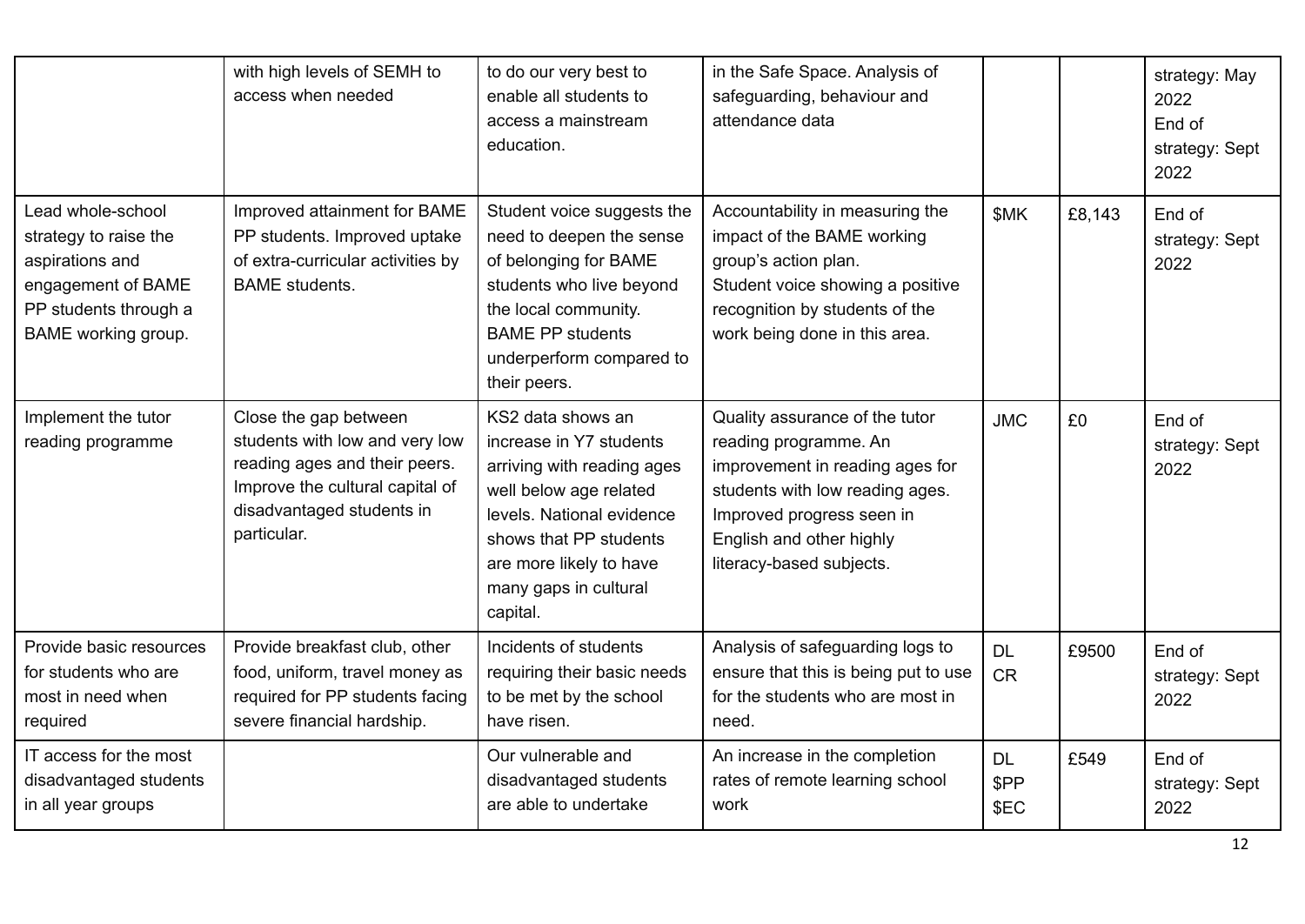|                                                                                                                                                                                                                  |                                                                                                               | remote learning<br>successfully                                                                                                                                                                                           |                                                                                                             |            |       |                                  |
|------------------------------------------------------------------------------------------------------------------------------------------------------------------------------------------------------------------|---------------------------------------------------------------------------------------------------------------|---------------------------------------------------------------------------------------------------------------------------------------------------------------------------------------------------------------------------|-------------------------------------------------------------------------------------------------------------|------------|-------|----------------------------------|
| Young Blood Festival<br>participation                                                                                                                                                                            | Broaden the reach of<br>participation in the Young<br>Blood Festival programme to<br>attract more PP students | Identifying 16 PP students<br>who would benefit from<br>working with an external<br>theatre organisation to<br>broaden their cultural<br>capital, develop confidence<br>and participate in<br>extra-curricular activities | Final piece of theatre exploring<br>their experiences as young<br>children growing up in Bristol.           | <b>RGE</b> | £1500 | End of<br>strategy: Sept<br>2022 |
| Subsidise peripatetic<br>music lessons                                                                                                                                                                           | PP students offered the<br>chance for subsidised 1:1<br>music lessons to learn an<br>instrument               | PP students develop a new<br>skill and access greater<br>cultural capital                                                                                                                                                 | The uptake and perseverance of<br>PP students learning an<br>instrument through this peripatetic<br>lessons | <b>RGE</b> | £1500 | End of<br>strategy: Sept<br>2022 |
| N. B. The payroll cost of the Pupil Premium (PP) strategy is higher than the funding received; however; non-PP students also benefit as<br>not all staff work exclusively with PP students.<br><b>Total cost</b> |                                                                                                               |                                                                                                                                                                                                                           |                                                                                                             | £564,047   |       |                                  |

### To be completed at end of academic year:

| <b>Review of Pupil Premium expenditure</b> |                  |                                                                                                                          |                                                                                |  |  |  |
|--------------------------------------------|------------------|--------------------------------------------------------------------------------------------------------------------------|--------------------------------------------------------------------------------|--|--|--|
| <b>Previous Academic Year</b>              |                  |                                                                                                                          |                                                                                |  |  |  |
| i. Quality of teaching for all             |                  |                                                                                                                          |                                                                                |  |  |  |
| <b>Action</b>                              | Intended outcome | <b>Impact:</b> Did we meet the success<br>criteria? (Including impact on pupils not<br>eligible for PP, if appropriate). | <b>Lessons learned</b><br>(and whether we will continue with this<br>approach) |  |  |  |
|                                            |                  |                                                                                                                          |                                                                                |  |  |  |
| ii. Targeted support                       |                  |                                                                                                                          |                                                                                |  |  |  |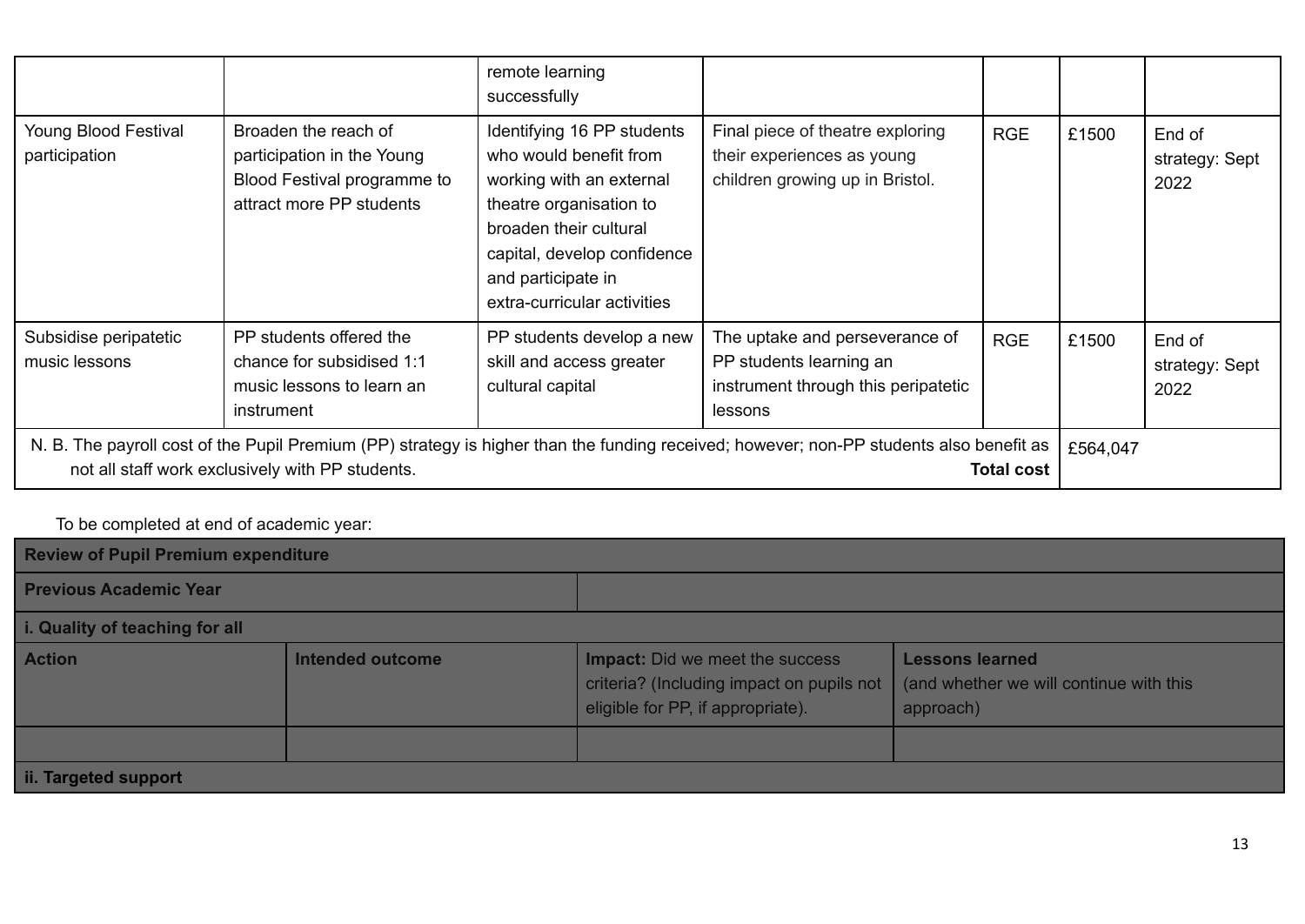| <b>Action</b>         | <b>Intended outcome</b> | <b>Impact:</b> Did we meet the success<br>criteria? (Including impact on pupils not<br>eligible for PP, if appropriate). | <b>Lessons learned</b><br>(and whether we will continue with this<br>approach) |
|-----------------------|-------------------------|--------------------------------------------------------------------------------------------------------------------------|--------------------------------------------------------------------------------|
|                       |                         |                                                                                                                          |                                                                                |
| iii. Other approaches |                         |                                                                                                                          |                                                                                |
| <b>Action</b>         | <b>Intended outcome</b> | <b>Impact:</b> Did we meet the success<br>criteria? (Including impact on pupils not<br>eligible for PP, if appropriate). | <b>Lessons learned</b><br>(and whether we will continue with this<br>approach) |
|                       |                         |                                                                                                                          |                                                                                |

### **7. Recovery Premium and School-led Tutoring Funding**

| i.) Recovery Premium                       |                                                                                                                                                                       |                                                                                                                                                                                           |                                                                                                                                                                                                  |                      |         |                               |
|--------------------------------------------|-----------------------------------------------------------------------------------------------------------------------------------------------------------------------|-------------------------------------------------------------------------------------------------------------------------------------------------------------------------------------------|--------------------------------------------------------------------------------------------------------------------------------------------------------------------------------------------------|----------------------|---------|-------------------------------|
| <b>Action</b>                              | <b>Intended outcome</b>                                                                                                                                               | What is the evidence and<br>rationale for this choice?                                                                                                                                    | How will we ensure it is<br>implemented well?                                                                                                                                                    | <b>Staff lead</b>    | Cost    | When will we<br>review?       |
| <b>Inclusion Support</b><br>Assistants x 2 | Team of duty managers to<br>support with addressing<br>low-level disruption                                                                                           | Removing low-level<br>disruption from the<br>classroom directly impacts<br>the quality of teaching and<br>learning                                                                        | Analysing behaviour<br>data, student voice and<br>staff voice                                                                                                                                    | \$OM<br>\$KW<br>\$MB | £43,389 | End of strategy: Sept<br>2022 |
| Additional 0.4<br><b>Inclusion Manager</b> | Lead and develop the<br>school's strategy on<br>trauma-informed practice,<br>including delivering staff<br>training<br>Support the safeguarding<br>and wellbeing of a | Trauma-informed practice is<br>a key priority for the local<br>authority as well as the<br>school<br>The demand for support of<br>key worker students and<br>their families is increasing | Staff feedback following<br>training. Student and staff<br>voice on trauma-informed<br>practices being utilised in<br>the school. Analysis of<br>attendance, behaviour<br>and safeguarding data. | \$AV                 | £14,462 | End of strategy: Sept<br>2022 |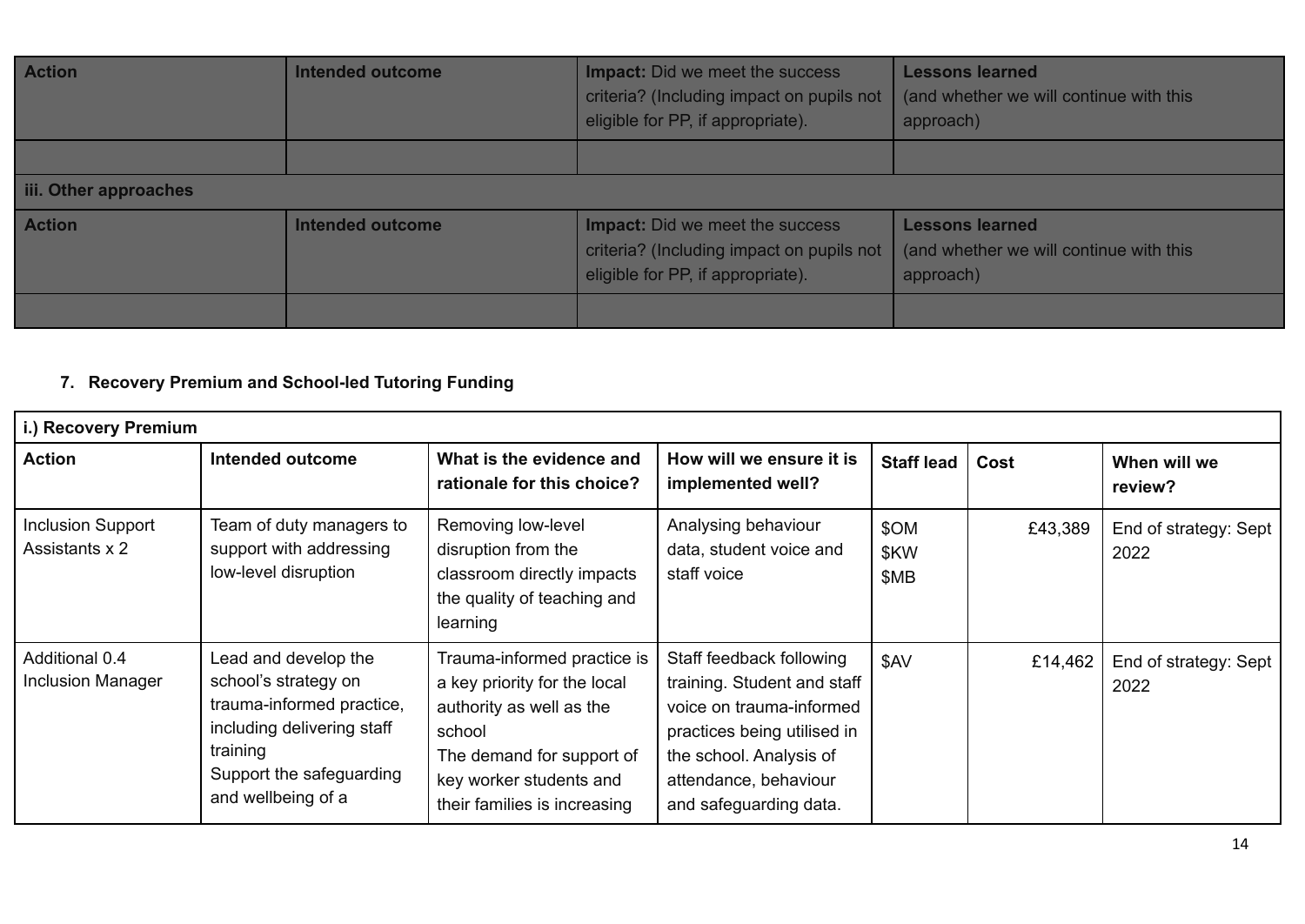|                                                                    | caseload of key worker<br>students and their families                                                                                                                                                              |                                                                                                                                                                                                      |                                                                                                                                                                                                                                                     |                         |        |                               |
|--------------------------------------------------------------------|--------------------------------------------------------------------------------------------------------------------------------------------------------------------------------------------------------------------|------------------------------------------------------------------------------------------------------------------------------------------------------------------------------------------------------|-----------------------------------------------------------------------------------------------------------------------------------------------------------------------------------------------------------------------------------------------------|-------------------------|--------|-------------------------------|
| Two additional days<br>of a Somali Family<br><b>Support Worker</b> | Improve parental and<br>community engagement<br>with our Somali students                                                                                                                                           | It is more important than<br>ever now during Covid-19<br>that our Somali and<br>Somaliland parents receive<br>clear communication from<br>the school                                                 | Parent feedback on the<br>range of activities and<br>support provided by the<br>school and the Somali<br>Family Support Worker.                                                                                                                     | <b>SHI</b>              | £5,203 | End of strategy: Sept<br>2022 |
| Additional 0.6 HLTA                                                | Small group specialist<br>interventions to narrow the<br>curriculum knowledge and<br>skills gaps in Years 7-11                                                                                                     | Covid-19 school closures<br>have created significant<br>gaps in knowledge and<br>skills in all subjects.                                                                                             | Assessment and<br>progress data<br>demonstrates a<br>narrowing of gaps in skills<br>and knowledge in these<br>students                                                                                                                              | <b>DL</b><br><b>JMC</b> | £7,300 | End of strategy: Sept<br>2022 |
| <b>GCSE Pod and</b><br><b>SENECA licences</b>                      |                                                                                                                                                                                                                    |                                                                                                                                                                                                      |                                                                                                                                                                                                                                                     | <b>TWA</b>              | £8,793 | End of strategy: Sept<br>2022 |
| Licence for Twinkl<br>resources for 15<br>users                    | Students who are working<br>below age related<br>expectations in English and<br>Maths are supported to<br>catch up to their peers,<br>with SEND, English and<br>Maths teams making good<br>use of these resources. | Prior KS2 attainment data.<br>Progress data for each year<br>group. Data from<br>intervention programmes.<br>Baseline NGRT, CATs and<br><b>English and Maths testing</b><br>upon entry to the school | Analysis of Twinkl usage<br>data show that the<br>platform is being well<br>used.<br>Analysis of interventions<br>data and progress in<br>English and Maths;<br>quality assurance of<br>intervention delivery;<br>appraisal of individual<br>staff. | <b>JMC</b>              | £1,459 | End of strategy: Sept<br>2022 |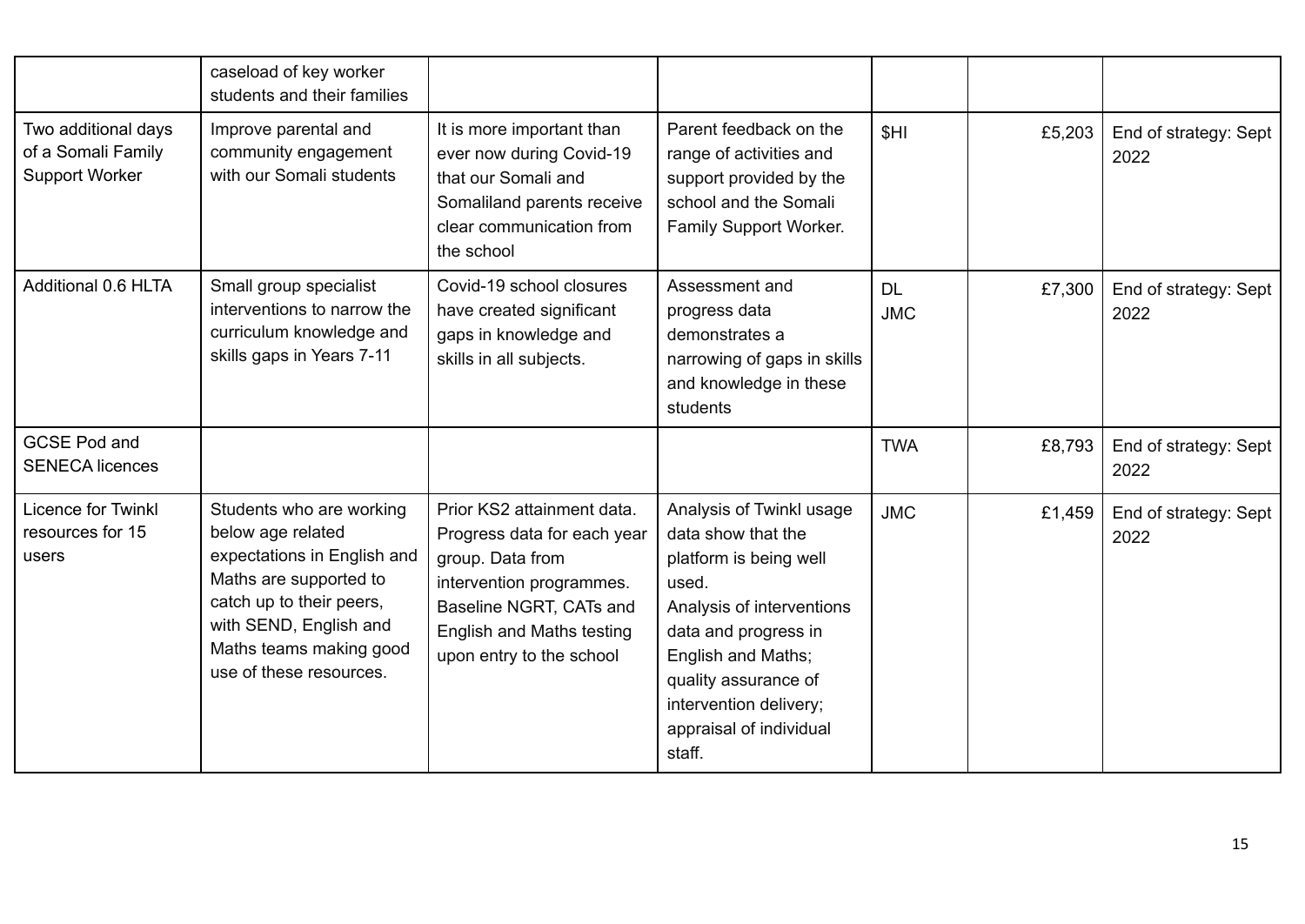| <b>Contribution towards</b><br>one academic mentor<br>for English (5% of<br>salary + on-costs) | Students who have fallen<br>behind in English from<br>Years 7 to 13 are<br>supported to narrow the<br>gaps in their skills and<br>knowledge.                                 | Progress data<br>Teacher assessment data<br>Data on engagement with<br>remote learning                                                                                                | Analysis of attendance to<br>academic mentor<br>sessions<br>Analysis of progress and<br>assessment data                                                        | \$JD             | £4,862 | End of strategy: Sept<br>2022 |
|------------------------------------------------------------------------------------------------|------------------------------------------------------------------------------------------------------------------------------------------------------------------------------|---------------------------------------------------------------------------------------------------------------------------------------------------------------------------------------|----------------------------------------------------------------------------------------------------------------------------------------------------------------|------------------|--------|-------------------------------|
| Upgrade to No More<br>Marking subscription                                                     | Teachers have access to<br>standardised comparative<br>judgement software<br>providing opportunities to<br>compare students'<br>extended writing to the<br>national picture. | This is an evidence-based<br>approach providing access<br>to standardised<br>assessments that are<br>moderated at a national<br>level.                                                | Analysis of data from the<br>assessments provides<br>specific detail by key<br>groups and benchmarks<br>our students against the<br>national picture.          | SWO<br><b>DL</b> | £298   | End of strategy: Sept<br>2022 |
| Financial support for<br>JAM (Just About<br>Managing) families                                 | Providing school meals,<br>supermarket vouchers,<br>school equipment, uniform<br>and other basic resources                                                                   | Some families just below<br>eligibility for Free School<br><b>Meals or Pupil Premium</b><br>funding, have faced<br>extreme financial hardship<br>due to the pandemic                  | Follow-up monitoring of<br>student wellbeing and<br>their families' financial<br>situation                                                                     | <b>DL</b>        | £3000  | End of strategy: Sept<br>2022 |
|                                                                                                |                                                                                                                                                                              | ii.) Licences and tests previously funded from Year 7 Catch-Up funding and now funded by Recovery Premium                                                                             |                                                                                                                                                                |                  |        |                               |
| <b>ARROW</b> annual<br>licence                                                                 | Students with specific<br>learning difficulties, such as<br>dyslexia are supported to<br>develop strategies to<br>overcome these difficulties.                               | Prior KS2 attainment data<br>Progress data for each year<br>group<br>Baseline NGRT, CATs,<br><b>English and Maths testing</b><br>upon entry to the school,<br>Prodigy Learning, CRICK | Analysis of interventions<br>data and progress in<br>English and Maths;<br>quality assurance of<br>intervention delivery;<br>appraisal of individual<br>staff. | JOX.             | £200   | End of strategy: Sept<br>2022 |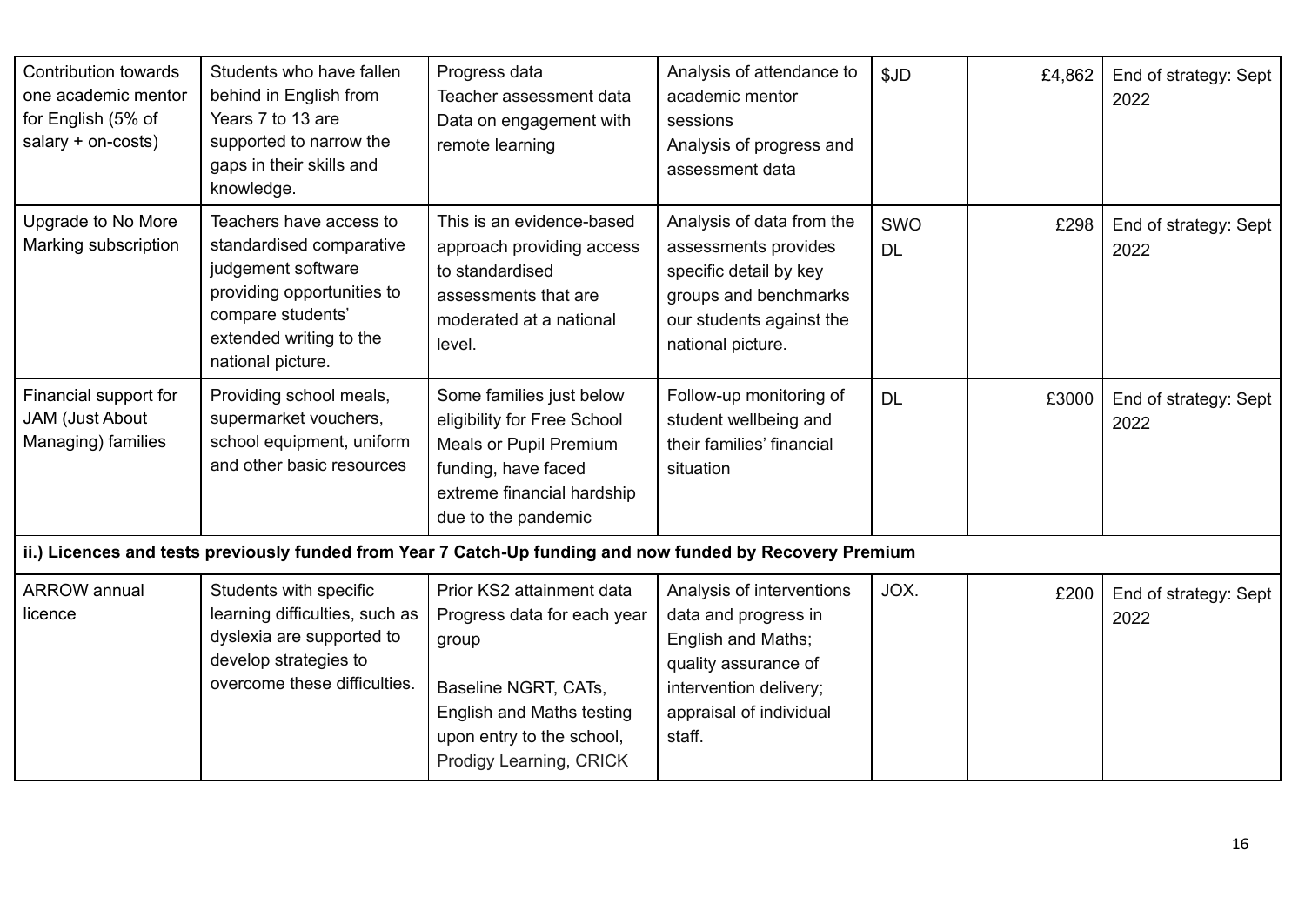| <b>Bedrock Learning</b><br><b>Annual Subscription</b>                                                                                                                                                                            | Students who are working<br>below age related<br>expectations in English, so<br>are struggling with reading,<br>writing and/or spelling and<br>grammar, are supported to<br>catch up to their peers. | Prior KS2 attainment data.<br>Progress data for each year<br>group. Data from<br>intervention programmes.<br>Baseline NGRT, CATs and<br>English testing upon entry<br>to the school | Data analysis of Bedrock<br>Vocabulary progress<br>Analysis of interventions<br>data and progress in<br>English                                   | <b>JOX</b> | £1,900   | End of strategy: Sept<br>2022                                  |
|----------------------------------------------------------------------------------------------------------------------------------------------------------------------------------------------------------------------------------|------------------------------------------------------------------------------------------------------------------------------------------------------------------------------------------------------|-------------------------------------------------------------------------------------------------------------------------------------------------------------------------------------|---------------------------------------------------------------------------------------------------------------------------------------------------|------------|----------|----------------------------------------------------------------|
| <b>GL Assessment</b><br><b>NGRT Group reading</b><br>Test and PTE<br>Progress Tests and<br>Lucid licence                                                                                                                         | Students who are working<br>below age related<br>expectations in English, so<br>are struggling with reading,<br>writing and/or spelling and<br>grammar, are supported to<br>catch up to their peers. | Prior KS2 attainment data.<br>Progress data for each year<br>group. Data from<br>intervention programmes.<br>Baseline NGRT, CATs and<br>English testing upon entry<br>to the school | Analysis of interventions<br>data and progress in<br>English; quality<br>assurance of intervention<br>delivery; appraisal of<br>individual staff. | <b>JOX</b> | £5,292   | End of strategy: Sept<br>2022<br>End of strategy: Sept<br>2022 |
| iii.) Contribution to school-led tutoring:                                                                                                                                                                                       |                                                                                                                                                                                                      |                                                                                                                                                                                     |                                                                                                                                                   |            |          |                                                                |
| School staff providing<br>small group catch-up<br>tuition to targeted<br>students at KS3 and<br>KS4                                                                                                                              | Small group tuition in one<br>subject for 246 students<br>across Years 7 to 11.                                                                                                                      | Covid-19 school closures<br>have created significant<br>gaps in knowledge and<br>skills in all subjects.                                                                            | Quality assurance of the<br>content of the tuition.<br>Regular monitoring<br>reports and assessment<br>data analysed.                             | <b>OM</b>  | £15,110  | End of strategy: Sept<br>2022                                  |
| N. B. The overall cost of the Recovery Premium strategy is higher than the funding received; however; the excess is covered with the Pupil<br>Premium funding as PP students benefit from these strategies.<br><b>Total cost</b> |                                                                                                                                                                                                      |                                                                                                                                                                                     |                                                                                                                                                   |            | £111,403 |                                                                |

## To be completed at end of academic year:

| <b>Review of Recovery Premium and School-led tutoring expenditure</b> |  |  |  |  |
|-----------------------------------------------------------------------|--|--|--|--|
| <b>Previous Academic Year</b>                                         |  |  |  |  |
| <b>i. Recovery Premium</b>                                            |  |  |  |  |